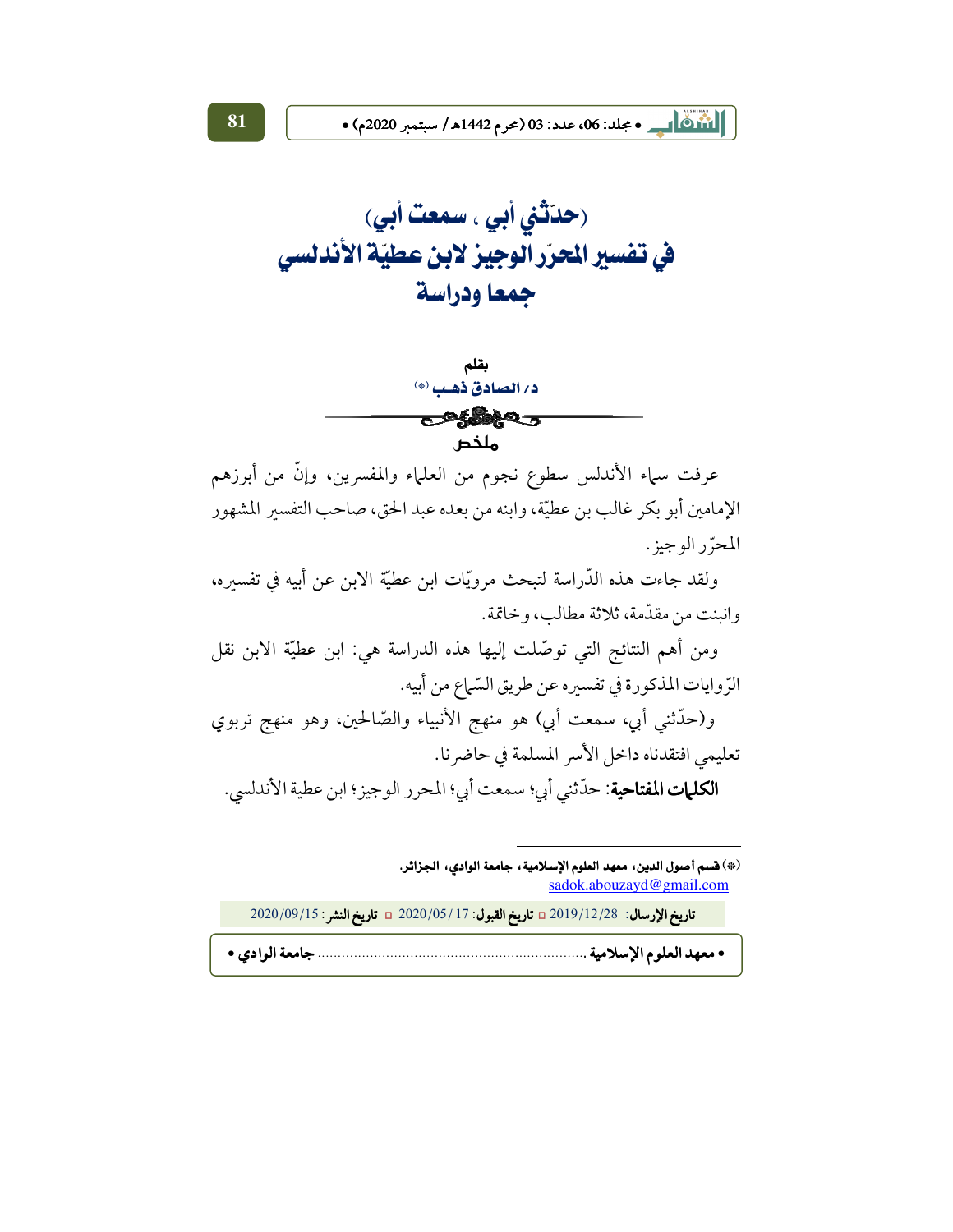• مجلد: 06، عدد: 03 (محرم 1442هـ/ سبتمبر 2020م) •

#### مقدمة

إنَّ الحمد لله، نحمده ونستعينه، ونستغفره، ونعوذ بالله من شرور أنفسنا، وسيِّئات أعمالنا، من يهده الله فلا مضلَّ له، ومن يضلل فلا هادي له، وأشهد أن لا إله إلا الله وحده لا شريك له، وأشهد أنَّ محمَّدا عبده ورسوله. وبعد:

فلقد انبرى علياء الإسلام لدراسة كلام رب العالمين، فاغتنموا أعمارهم، ونذروا حياتهم لخدمة الكتاب المبين، فتركوا لنا تراثا نافعا من التفاسير العظيمة التي لا غني لطالب العلم عنها، وكان من هؤلاء النَّبهاء الإمام المفسَّر ابن عطيَّة الأندلسي صاحب التّفسير المشهور؛ المحرَّر الوجيز في تفسير الكتاب العزيز .

والنَّاظر في جِملة ما سطَّره هذا الإمام يرى في تفسيرِه تنوَّعا وكثرة في المرويَّات والأقوال، والتي منها ما رواها عن أبيه في تفسيره؛ لذا ارتأيت أن أجمع شتات هذه الروايات الأبويَّة وأنظر في مضمونها ونوعها في دراسة موجزة موسومة بـ: (حدَّثني أبي، سمعت أبي) في تفسير المحرّر الوجيز لابن عطيّة الأندلسي – جمعا ودراسة.

## أهمّيّة الموضوع:

تبرز أهمّية الموضوع في أمور، منها:

1- شهرة هذا التفسير، فصاحبه صاحب صنعة تفسيريّة، يكثر نقل المفسّرين عنه في تفاسير هم.

2– أنَّ دراسة مثل هذه الرِّ وإيات المتنوِّ عة تجعل الباحث يقف على جملة من مباحث علوم القرآن، وذلك يُثرى الملَكة التّفسيريّة لديه.

3– أنَّ والد ابن عطيَّة من علياء الأندلس وأئمَّتها، وليس له أي آثار علميَّة، فهذه الرّ وايات تعتبر من آثاره.

(حدثني أبي، سمعت أبي) في تفسير المحرر الوجيز لابن عطية الأندلسي جمعا ودراسة … د. الصادق ذهب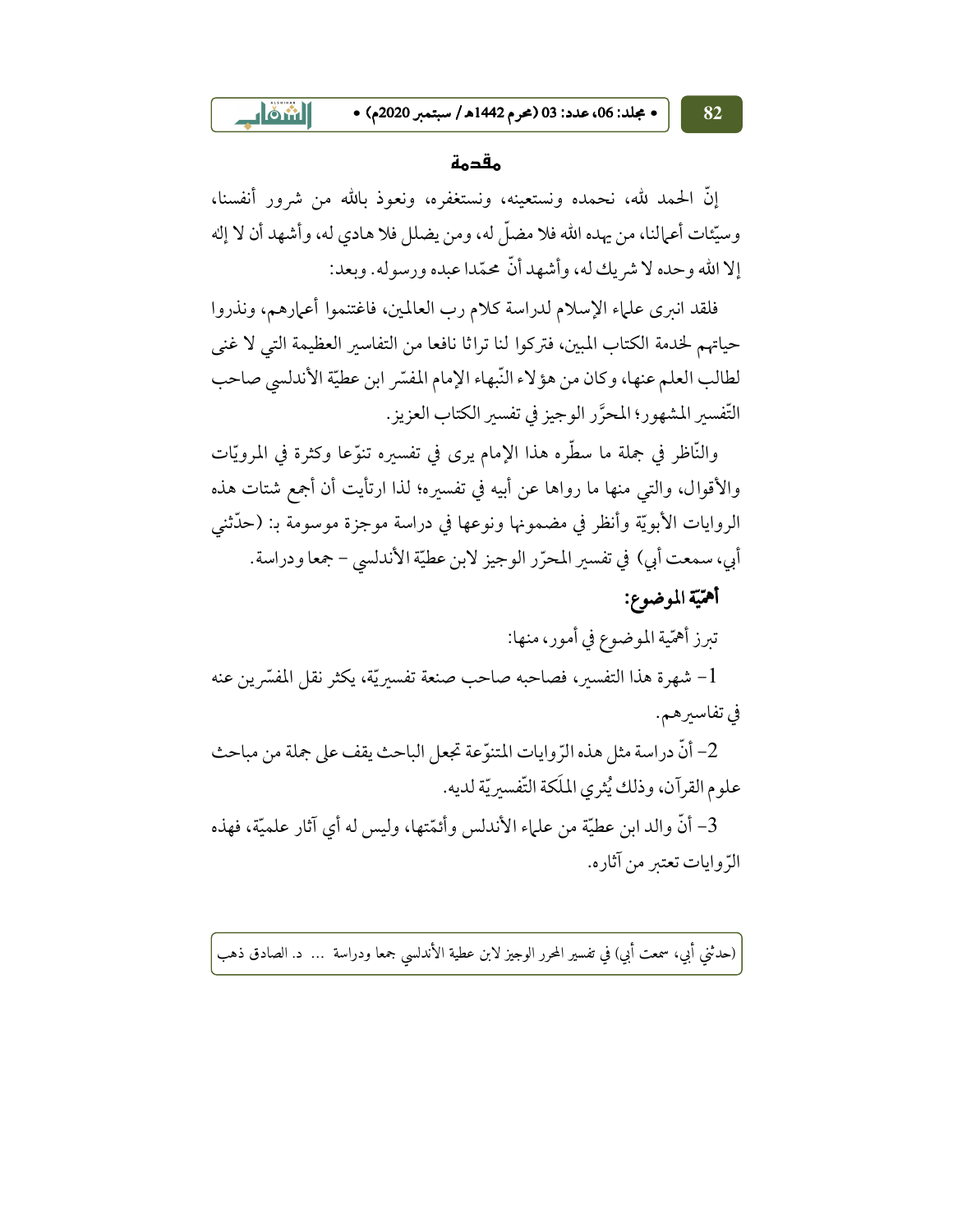||أَنَّالُكُمْ|| \_\_\_ • مجلد: 06، عدد: 03 (محرم 1442هـ/ سبتمبر 2020م) •

إشكالية الموضوع:

من المعلوم أنَّ تفسير الإمام ابن عطيَّة يُعدُّ من أهمّ التفاسير؛ لقيمته العلميَّة التي تَمَيّز بها، وممّا زاده تميّزا روايته عن أبيه التي ذكرها في تفسيره، فمن هذا المنطلَق يمكن طرح الإشكالات الآتية: ماذا شملت مرويّات ابن عطية عن أبيه؟ وكيف وردت صيغتها؟ وما مدى تأثيرها في تفسيره؟ هذه الأسئلة وغيرها سيحاول الباحث –بإذن الله- الإجابة عليها وعلى غيرها.

أسباب اختيار الموضوع: تعدّدت الأسباب التي لأجلها اخترت هذا الموضوع، أذكر منها: 1- أهمّيّة الموضوع، وقد أشرتُ إليها آنفاً. 2- قيمة هذا التفسير في الساحة العلميّة؛ إذ يُعتبر من الكتب المعتمَدة في التفسير. 3- الفائدة العلميّة المرجوّة من هذه الدراسة؛ حيث تُمكّن الطالب من قراءة الكتاب ودراسة الرّوايات دراسةً متأنّيةً.

4– لم تسبق دراسة تناولت مرويات مفسر عن أبيه عامة، أو مرويات ابن عطيّة عن أىبه خاصّة.

### أهداف البحث:

من أهمِّ الأهداف التي يرجو الباحث الوصول إليها من خلال هذه الدَّراسة، هي: 1- محاولة إجراء دراسة لمرويّات الابن عن أبيه كلاهما علمين من أعلام الأندلس.

2- إبراز جهود والد ابن عطيَّة في التفسير؛ من خلال التعرُّف على مرويَّاته في تفسيره.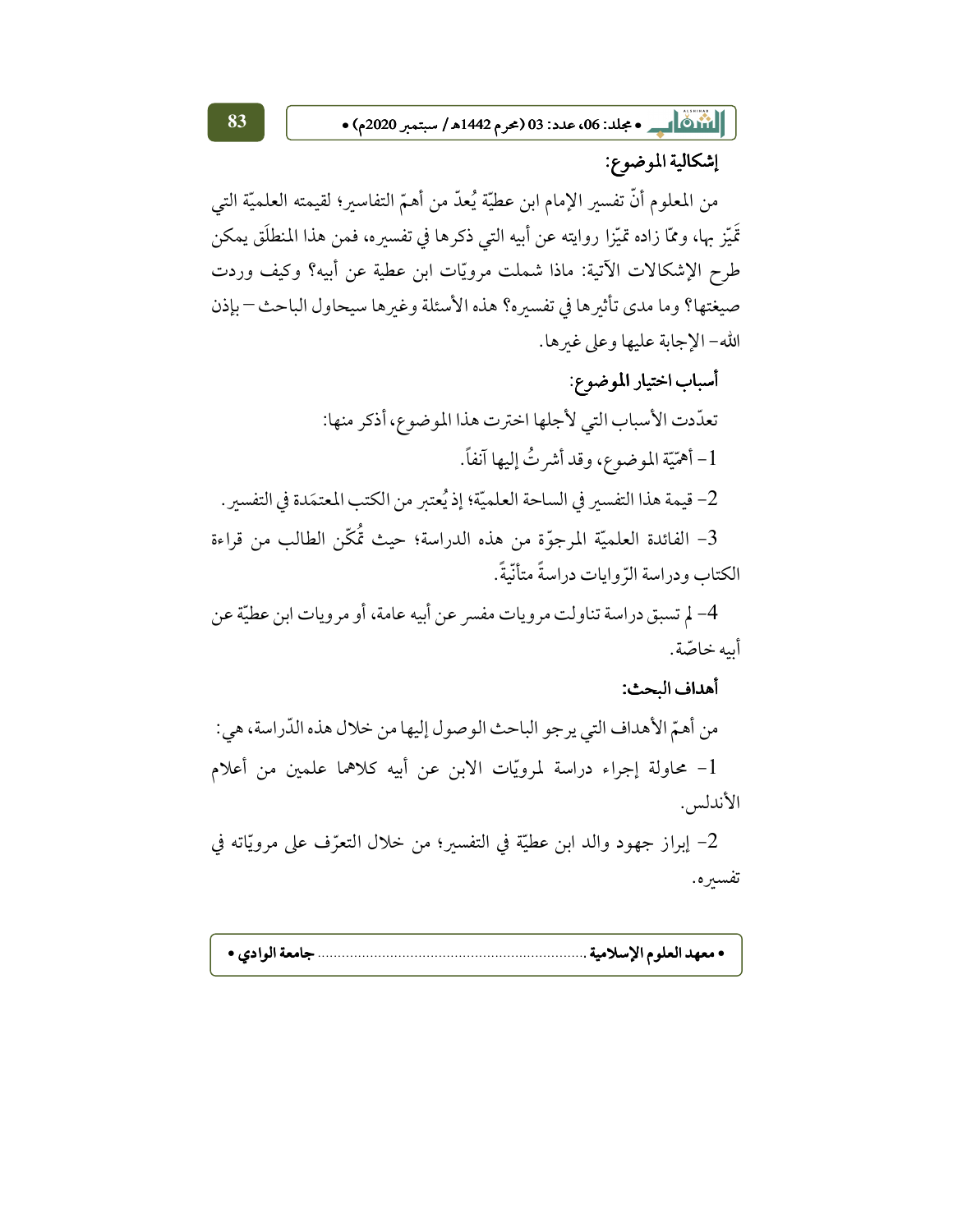$\Box$  onl • مجلد: 06، عدد: 03 (محرم 1442هـ/ سبتمبر 2020م) •

3- التعرّف على قيمة هذه المرويّات من خلال مقارنتها مع غيرها. الدّراسات السّابقة للموضوع: من خلال اطِّلاعي المتواضع على رسائل، ودراسات في مجال التفسير، لم أجد أحدا تعرِّض لجمع مرويَّات ابن عطيَّة عن أبيه، ولا لدراسة مفسر آخر عن أبيه. منهج البحث: للإحاطة بجوانب هذا الموضوع يرى الباحث بأنّه يكون باتّباع المناهج الآتية: l- المنهج الاستقرائي: وهذا عند تتبَّع الأقوال التي نقلها ابن عطية عن أبيه في

تفسيره.

84

2- المنهج المقارن: وهذا عند الموازنة بين هذه الرِّوايات وما قابلها من روايات وأقوال أخرى.

خطة البحث:

ارْتَأَيْتُ أن تكون الخطَّة في شكل مقدَّمةٍ وثلاثة مطالب ثمّ خاتمة، فأمّا **المقدَّمة** فبيّنت فيها أهمية الموضوع، وطرحت إشكاليته، وذكرتُ أسبابَ اختياره، والأهدافَ المرجوّةَ منه، والدراساتِ السابقةَ له، والمنهجَ المّتّبعَ فيه، وعرضا مختصرا لخطته.

أمّا **المطلب الأوّل** فكان في التّعريف بابني عطيّة (الأب والابن) وبتفسير المحرّر الوجيز، وضمّنته أربعة فروع؛ حيث ذكرت في الأوّل والثّاني والثّالث التّعريف بالإمامين، وبتفسير المحرّر الوجيز، وأوردت في الفرع الرّابع بيان صيغ التّحمّل التي وردت بها روايات ابن عطيَّة عن أبيه.

وأمّا **المطلب الثّاني** فكان في عرض الروايات التي أوردها ابن عطية عن أبيه في تفسيره المحرّر الوجيز بصيغة (حدّثني أبي)، ووقع في فرعين؛ الأوّل (حدّثني أبي) في

(حدثني أبي، سمعت أبي) في تفسير المحرر الوجيز لابن عطية الأندلسي جمعا ودراسة … د. الصادق ذهب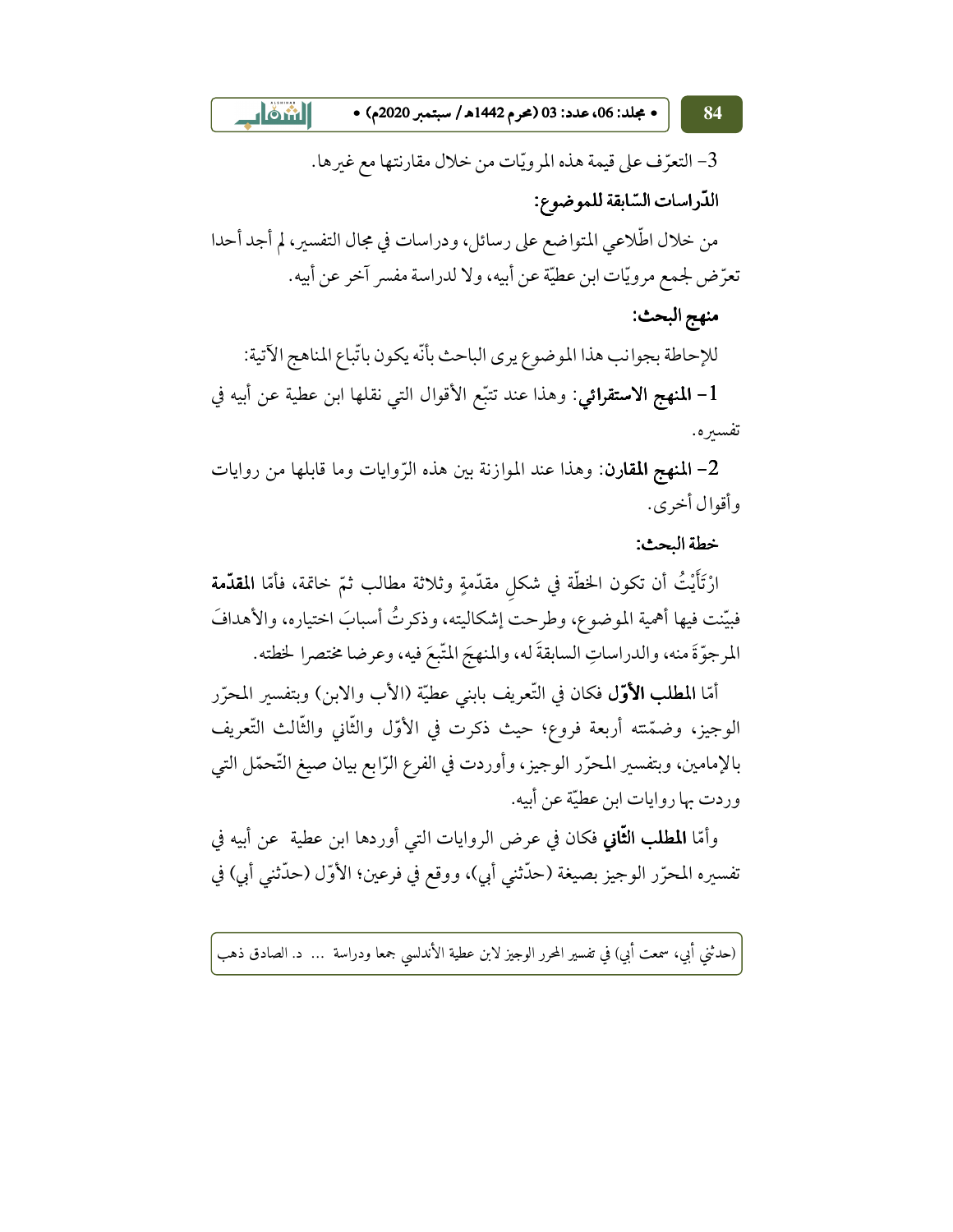||110 | يو • مجلد: 06، عدد: 03 (محرم 1442هـ/ سبتمبر 2020م) •

اللُّغة، والثاني (حدّثني أبي) في غريب القرآن.

أمّا **المطلب الثالث** فجاء في عرض الروايات التي أوردها ابن عطية عن أبيه في تفسيره المحرّر الوجيز بصيغة (سمعت أبي)، ووقع في فرعين أيضا؛ الأوّل في (سمعت أبي) في مفردات القرآن، والثَّاني في (سمعت أبي) في سبب النزول.

85

ثمّ ا**لخاتمة** وفيها حَصْرٌ للنتائج التي تَوَصَّلَ إليها البحث، وإعطاءٌ لمجموعةٍ من التوصيات التي تزيد في خدمة الموضوع. وذيّلت البحث بفهرسَ فنّيّ للمصادر والمراجع.

وأخبرا أرجو أن أكون قد وُفَّقت إلى حدّ ما في تناول الموضوع وصياغته وعرضه في قالب علميّ ممنهج مقبول، والفضل في ذلك كلَّه لله ﷺ، وصلَّ اللَّهمّ وسلَّم على حبيبنا محمد، وعلى آله وصحبه ومن تبعهم بإحسان إلى يوم الدين، وآخر دعوانا أن الحمد لله رب العالمين.

## المطلب الأول: مطلب تمهيدي

أحاول من خلال هذا المطلب التمهيدي أن أعرِّف تعريفا موجزا بالإمامين أبي بكر غالب بن عطيّة، وابنه عبد الحق وأضع بين يدي القارئ بطاقة فنيّة حول تفسير المحرّر الوجيز في تفسير الكتاب العزيز، ثمّ أبيّن صيغ التّحمّل التي وردت بها روايات ابن عطيّة عن أبيه.

الفرع الأوّل: التّعريف بالإمام أبي بكر غالب بن عطيّة أوّلا-الحياة الشّخصيّة  $-1$ اسمه: غالب 2- كنيته: أبو بكر 3– نسبه: هو ابن عبد الرِّحمن بن غالب بن عبد الرِّؤوف بن تمام بن عبد الله بن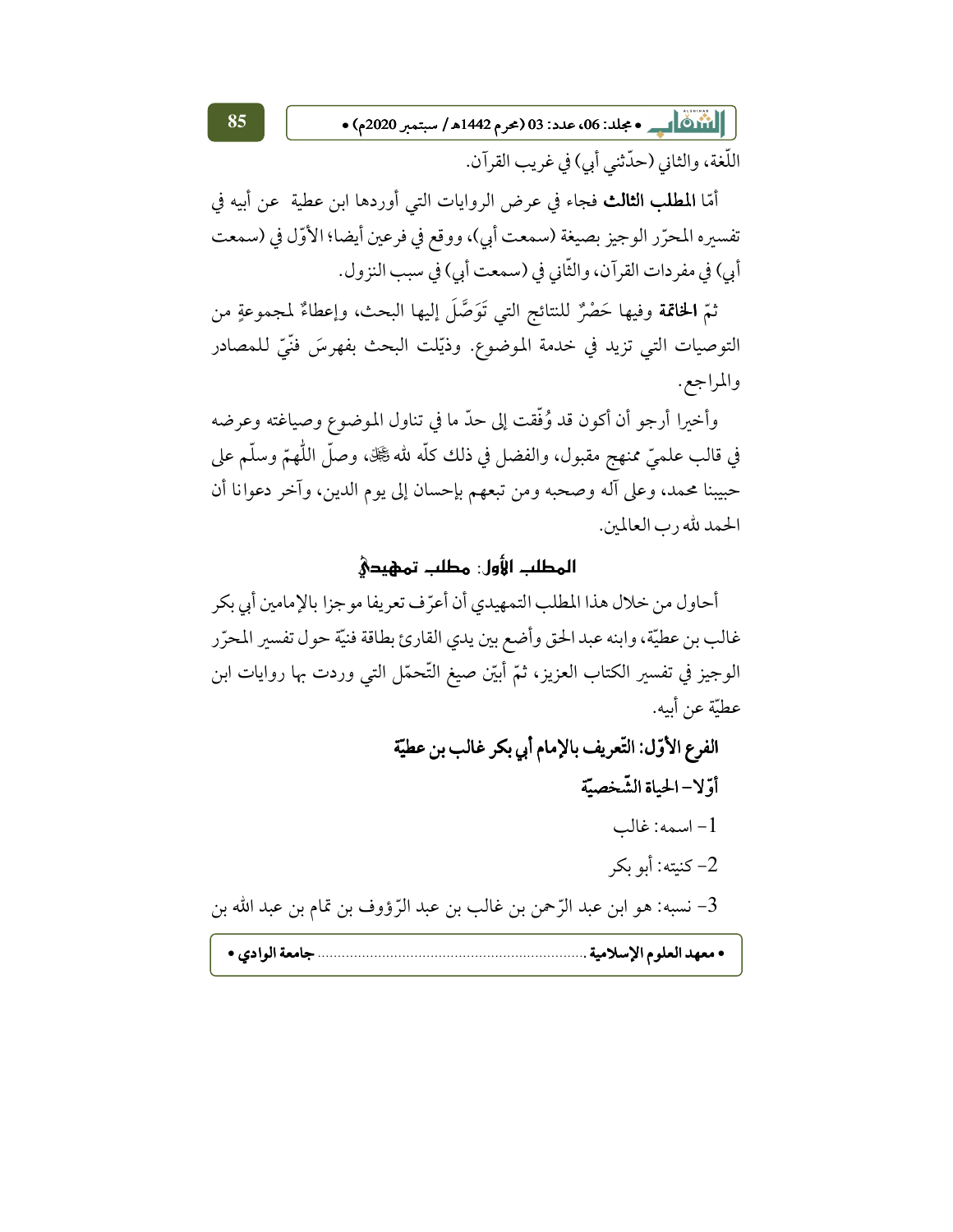• مجلد: 06، عدد: 03 (محرم 1442هـ/ سبتمبر 2020م) •

 $\frac{1}{2}$  only

تمام بن عطيّة بن خالد بن عطيّة!. 4- مولده: ولد سنة إحدى وأربعين وأربعهائة2.

ثانيا- الحياة العلميّة

1- دراسته: طلب العلم في شبيبته - كما أخبر عنه ابنه عبد الحق - وناظر في الموطأ والمدوّنة، وقرأ القرآن بالقراءات السَّبِع، واكتسب حظًّا وافرا من النَّحو والأدب، ثمّ رحل خارج الأندلس إلى تونس، وبعدها انتقل إلى مصر ، ثمّ إلى مكّة<sup>3</sup>، والتقى بجملة من الأئمَّة داخل التراب الأندلسي وخارجه، وسأحاول – فيها يأتي – أن أقطف من كلِّ بستان زهرة من الزهور التي نهل من رحيقها هذا الإمام.

: شبو خه $-2$ أ- أبو على، الحسن بن عُبيد الله الحضر مي. ب- أبو محمّد، عبد الحميد بن محمّد القيرواني. ج- أبو الفضل، عبد الله بن حسن (ابن الجوهري). د- أبو عبد الله، محمّد بن عبد الله، النّجو يّ، الجاحظ<sup>4</sup>. 3- تلاميذه: من التلاميذ – من غير ابنه عبد الحق – الذين أخذوا عليه وأجازهم، أذكر :

(حدثني أبي، سمعت أبي) في تفسير المحرر الوجيز لابن عطية الأندلسي جمعا ودراسة … د. الصادق ذهب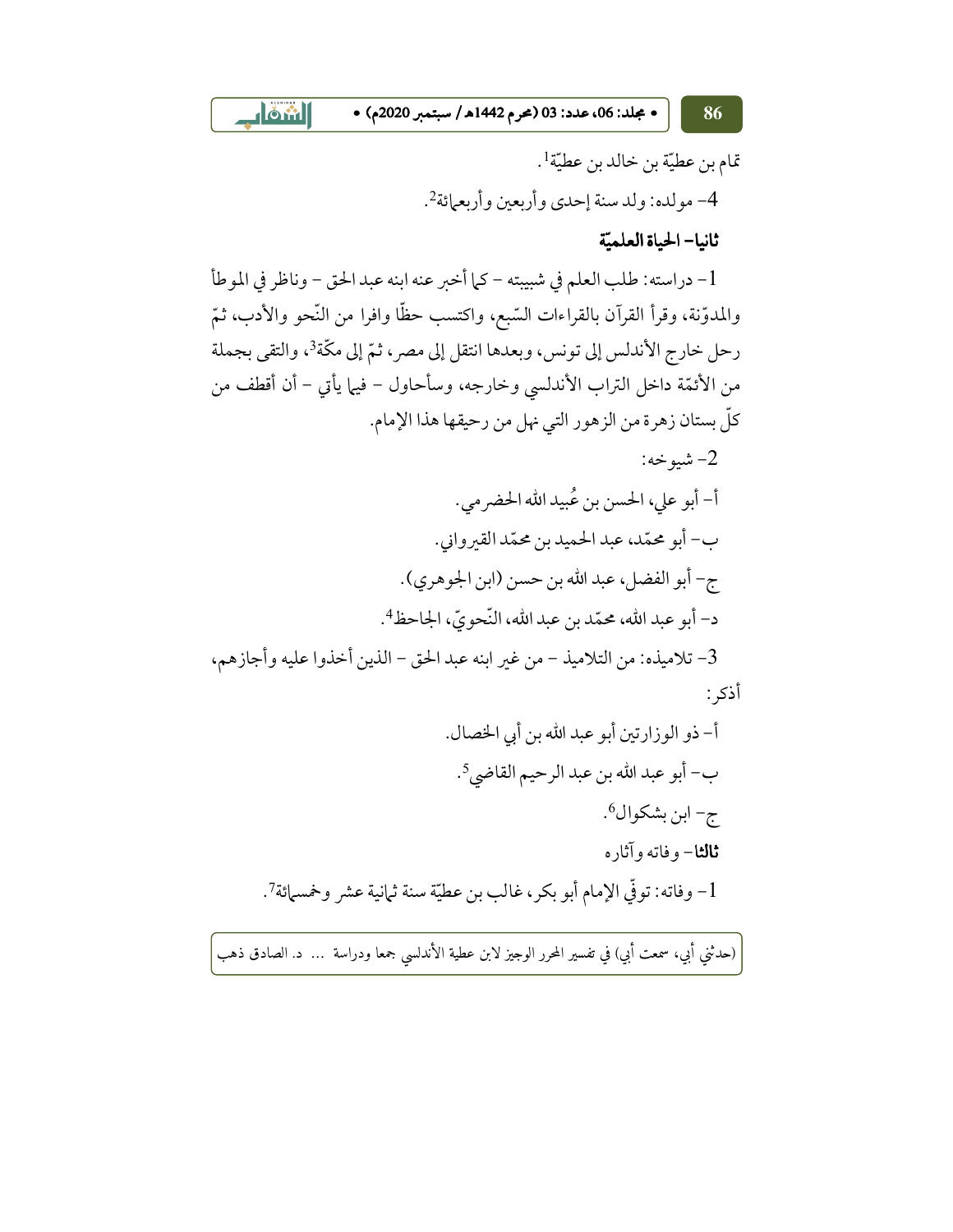|| المُلَاثِ || \_\_\_ • مجلد: 06، عدد: 03 (عرم 1442هـ/ سبتمبر 2020م) • 2- آثاره: لم تُذكر له آثار قط، سوى أبيات من الشعر متنوِّعة؟. الفرع الثاني: التّعريف بالإمام عبد الحقّ بن عطيّة أوّ لا – الحياة الشّخصيّة 1- اسمه: عبد الحقّ. 2- كنبته: أبو محمَّد.

3- نسبه: هو ابن أبي بكر بن غالب بن عبد الرِّحمن بن غالب بن عبد الرِّؤوف بن تمام بن عبد الله بن تمام بن عطيّة بن خالد بن عطيّة<sup>9</sup>.

4- مولده: ولد سنة إحدى وثمانين وأربعمائة10.

## ثانيا- الحياة العلميّة

1- دراسته: لمَّا بلغ ابن عطيَّة مرحلة الطلب أخذ في مجالسة الشيوخ، والاتِّصال بهم عبر مختلف مدن الأندلس، فروى وأخذ عن جمهرة من العلماء، وقد كان أبوه حريصا على طلب الإجازة من الكثير منهم<sup>11</sup>.

2- شيوخه: من الشيوخ الذين نهل ابن عطيّة من معينهم: أ- والده أبو بكر، غالب بن عبد الرَّحمن بن غالب. ب- أبو على، الحسين بن محمّد بن أحمد الغسّاني. ج- ابن الطلاّع، أبو عبد الله، محمّد بن فرج القرطبيّ. 3- تلاميذه: وصل عدد تلاميذه أكثر من أربعين تلميذا، أذكر منهم: أ- أبو بكر، محمد بن عبد الملك بن محمد بن طفيل القَيْسيّ. ب- أبو جعفر، أحمدُ بن عبد الرّحمن بن محمد بن مَضَاءِ، اللَّخْميُّ، القرطبيّ. ج- أبو بكر ، ابن أبي جمرة، محمّد بن أحمد بن عبد الملك.

|--|--|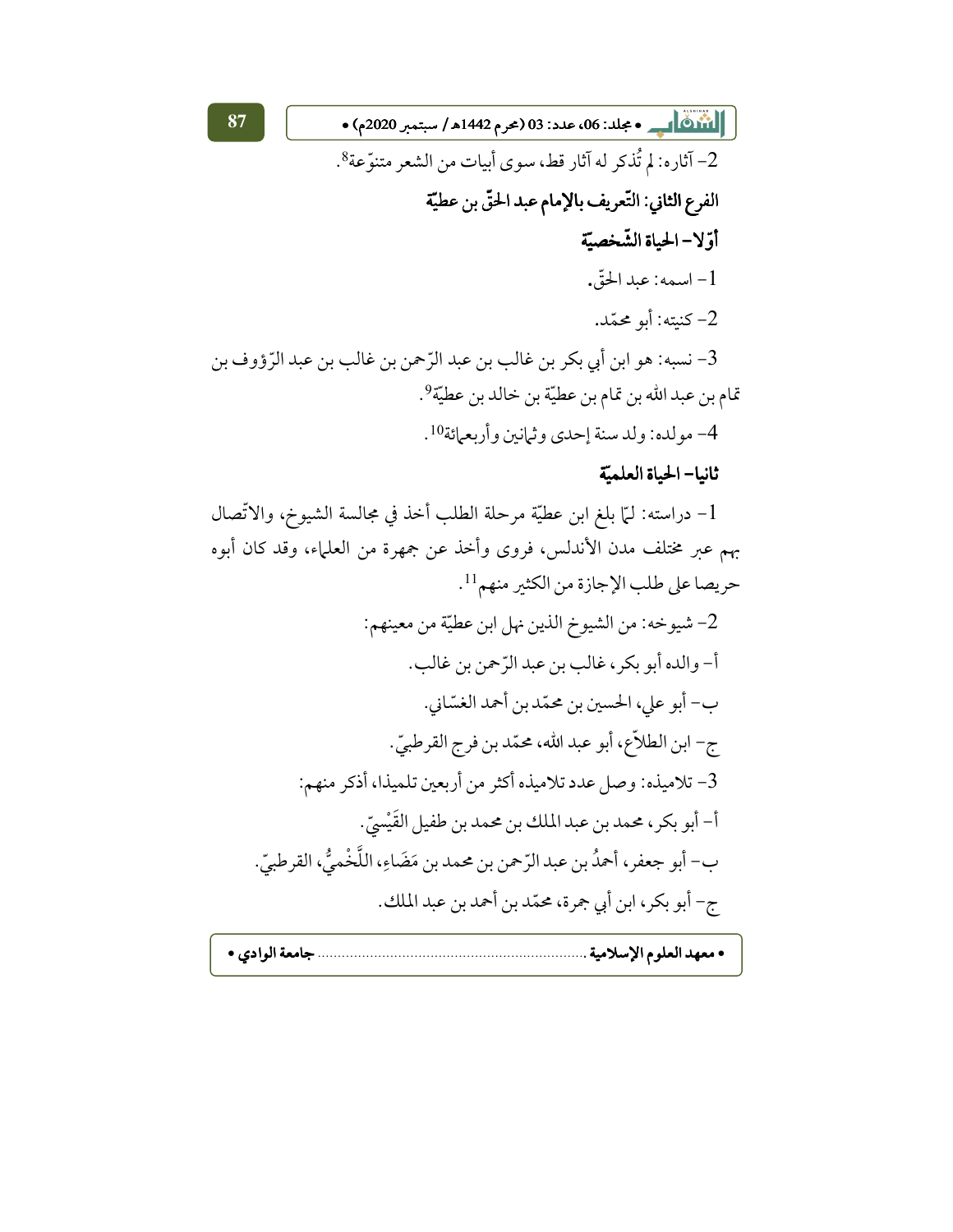• مجلد: 06، عدد: 03 (محرم 1442هـ / سبتمبر 2020م) •

88

 $\mathbf{A}$ 

ثالثا– وفاته وآثاره وثناء العلماء عليه 1- وظائفه: وُلِّي ابن عطيّة القضاء بمدينة المريّة في شهر المحرّم عام تسع وعشرين وخمسمائة12. 2- وفاته: توفّي : سنة (541ه)، وحُكمي أنّه توفّي سنة (542ه)، وقيل: سنة (546ه)، والأوّل هو الصحيح<sup>13</sup>. 3– آثاره: ألَّف كتابه المسمَّى بـ: (المحرَّر الوجيز )، وألَّف فهرسا عدَّد فيه شيوخه ومرويّاته عليهم<sup>14</sup>. الفرع الثالث: التَّعريف بالمحرَّر الوجيز في تفسير الكتاب العزيز أوّ لا – اسمه و تو ثبق نسبته لمؤ لِّفه 1- اسمه: أثبتت كتب التِّراجم عند ترجمتها لابن عطيّة الابن أنّ له كتابا في التّفسير <sup>15</sup>. 2- توثيق نسبته لمؤلفه: هذا الاسم الذي اشتهر به تفسيره (المحرَّر الوجيز في تفسير الكتاب العزيز) لم يكن من وضع صاحبه، وقد ذكره صاحب الكشف عند تعريفه بالكتاب بهذا الاسم16، وبهذا يكون هو أوَّل من أطلق عليه هذا الاسم الذي اشتهر به. ثانيا- طبعات التّفسير لم يحقَّق تفسير ابن عطيَّة تحقيقا علميًّا يليق بمقامه، ومع هذا فقد طُبِع مرّات عديدة، أذكر منها: 1- طبعة المجلس الأعلى للشَّؤون الإسلاميَّة، لجنة القرآن والسنَّة، وزارة

الأوقاف، جمهوريَّة مصر العربيَّة، تحقيق وتعليق أحمد صادق الملاح، إلاَّ أنَّه لم يتمَّه،

(حدثني أبي، سمعت أبي) في تفسير المحرر الوجيز لابن عطية الأندلسي جمعا ودراسة … د. الصادق ذهب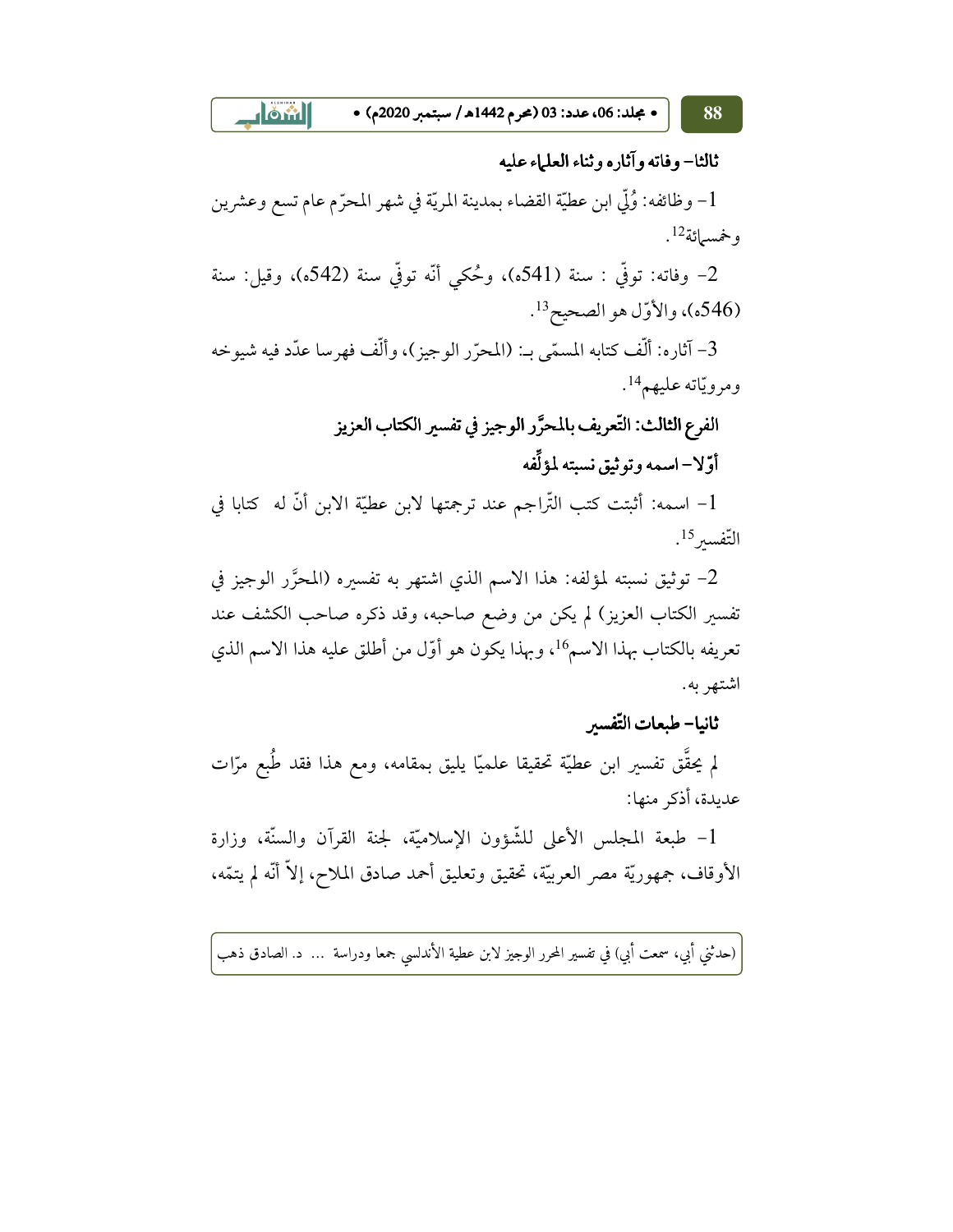||1100 هـ • جلد: 06، عدد: 03 (محرم 1442هـ/ سبتمبر 2020م) •

أخرج منه جزأين فقط، الجزء الأوّل سنة: 1974م، والجزء الثّاني سنة: 1979م. 2- طبعة دار الكتب العلميّة، بيروت، لبنان، سنة: 2001م، تحقيق عبد السلام عبد الشَّافي محمّد، في ستّ مجلّدات.

89

3- طبعة وزارة الأوقاف والشُّؤون الإسلاميَّة، إدارة الشُّؤون الإسلاميَّة، بتمويل الإدارة العامّة والأوقاف، دولة قطر، سنة: 2015م، تحقيق مجموعة من الباحثين، في عشر ة مجلّدات.

الفرع الرّابِع: صيغ التحمّل في مرويّات ابن عطيّة عن أبيه

أقصد بصيغ أو ألفاظ التَّحمّل هنا؛ العبارات التي يستعملها ابن عطية الابن في الرَّوايات التي رواها عن أبيه في تفسيره، وبعد تتبَّع هذه الرَّوايات وجدتَّ مجموعها اثنتين وعشرين رواية، كلَّها لا تخرج عن صيغتين – إلاَّ ما ذُكر منها بصيغة أخرى<sup>17</sup> – هما:

**أوّلا– حدّثني:** ذُكرت هذه اللّفظة في ستة عشر رواية، مجالها المحدّد من سورة البقرة إلى سورة الحج.

**ثانيا– سمعت:** ذُكرت هذه اللُّفظة في ستّ روايات فقط، مواضعها (الإسراء، النور، العنكبوت، الصّافّات، غافر ، الجمعة).

من المعلوم أنَّ هاتين اللُّفظتين<sup>18</sup> اختصّها أهل العلم عامّة وأهل الحديث خاصّة بأحسن وأجود طرق التَّحمّل، ألا وهو طريق السماع من الشَّيخ، وهو أعلى أقسام طرق التّحمّل عند الجماهير<sup>19</sup>.

إذن فيتَّضح من خلال ما سبق أنَّ ابن عطيَّة الابن نقل الرِّوايات المذكورة في تفسيره عن طريق السّياع من أبيه.

وقبل أن أطوي ورقات هذا المطلب النَّظري أردت أن أذكَّر فقط بأمر، وهو أنَّ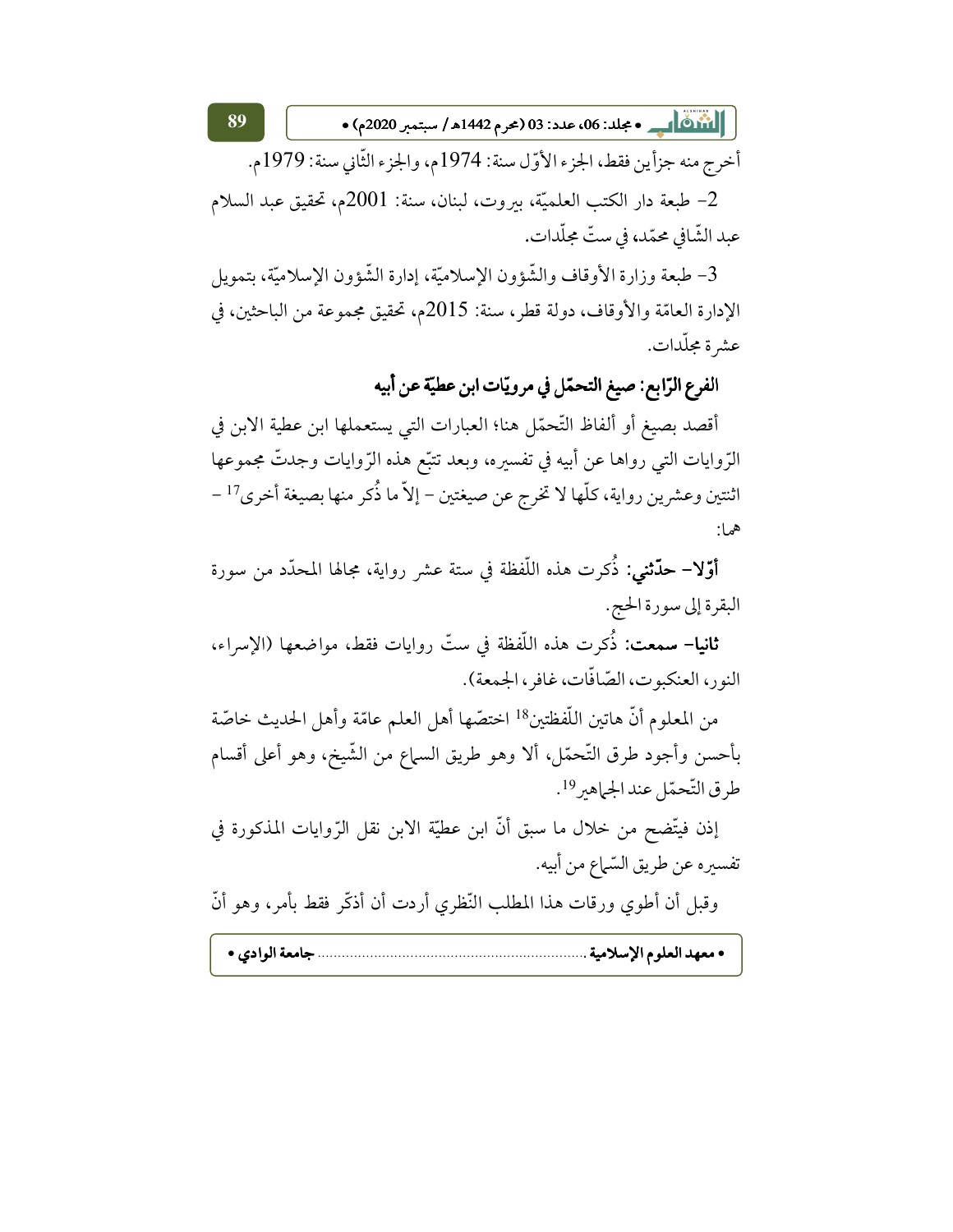• مجلد: 06، عدد: 03 (محرم 1442هـ / سبتمبر 2020م) •  $\left| \right|$  on  $\left| \right|$ 90

الرِّوايات التي أردتُّها بالدَّراسة في هذا البحث، الرِّوايات التي تعلَّقت بالدَّراسات القرآنيّة، وهي خمس روايات فقط.

المطلب الثَّانهُ : رححَّثنهُ ۖ أَبِهُ ﴾ في مرويَّات ابن عطيَّة الإبن عن أبيه تنوَّعت المرويَّات في هذه اللَّفظة، فشملت العقيدة، وغريب القرآن، واللُّغة، وعلوم القرآن، والفقه، والوعظ، لهذا سوف أقتصر على الروايات المتعلَّقة بالدِّراسات القرآنيّة، وأضرب لكلّ نوع مثالا، يتّضح من خلاله ما تحمله هذه المرويّات:

الفرع الأوّل: (حدّثني أبي) في اللّغة

ذكرها ابن عطيَّة أثناء كلامه عن واو الثَّمانية<sup>20</sup> عند تفسَّس قوله تعالى: ﴿... ٱلْآئِمِرُونِـنَ بِٱلْمَعْـرُوفِ ۚ وَٱلنَّـاهُونِـنَ عَنِ ٱلْمُنڪَرِ ﴾ [التوبة:112]، فقال بعد حديثه عن واو الثمانية: "…وح**دّثني أبي** رضي الله عنه عن الأستاذ أبي عبد الله الكفيف المالقي وكان ممن استوطن غرناطة وقرأ فيها في مدَّة ابن حبوس أنَّه قال: هي لغة فصيحة لبعض العرب من شأنهم أن يقولوا إذا عدُّوا واحد اثنان ثلاثة أربعة خمسة ستَّة سبعة وثيانية تسعة عشرة، فهكذا هي لغتهم، ومتى جاء في كلامهم أمر ثيانية أدخَلوا الواو..."21.

الدّراسة:

تلخَّص عندي بعد الاطِّلاع على ما كُتب حول هذه الواو ثلاثة آراء: 1 – فريق أطلق على هذه الواو (واو الثَّمانية)، واستدلُّوا على إثباتها بأدلَّة من القرآن، وهي<sup>22</sup>:

أ- قوله تعالى: ﴿ ٱلتَّيَبُونَ ٱلْعَـٰدِيدُونَ ٱلْحَـٰدِيدُونَ ٱلسَّنَـٰمِحُونَ ۚ ٱلْزَكِعُونَ ٱلسَّـٰجِدُونَ ٱلۡأَمِـرُونَ ۚ بِٱلۡمَعۡـرُوفِ ۚ وَٱلنَّاهُونَ عَنِ ٱلۡمُنڪَرِ وَٱلۡـوَٰفُطُونَ لِحُدُودِ ٱللَّهِ وَبَيِّسْ ٱلْمُؤْمِنِينَ ﴾ [التوبة:112].

ب- وقوله تعالى: ﴿ سَيَقُولُونَ ثَلَثَةٌ ۚ زَابِعُهُمْ كَلَبُهُمْ وَيَقُولُونَ خَمْسَةٌ سَادِسُهُمْر

(حدثني أبي، سمعت أبي) في تفسير المحرر الوجيز لابن عطية الأندلسي جمعا ودراسة … د. الصادق ذهب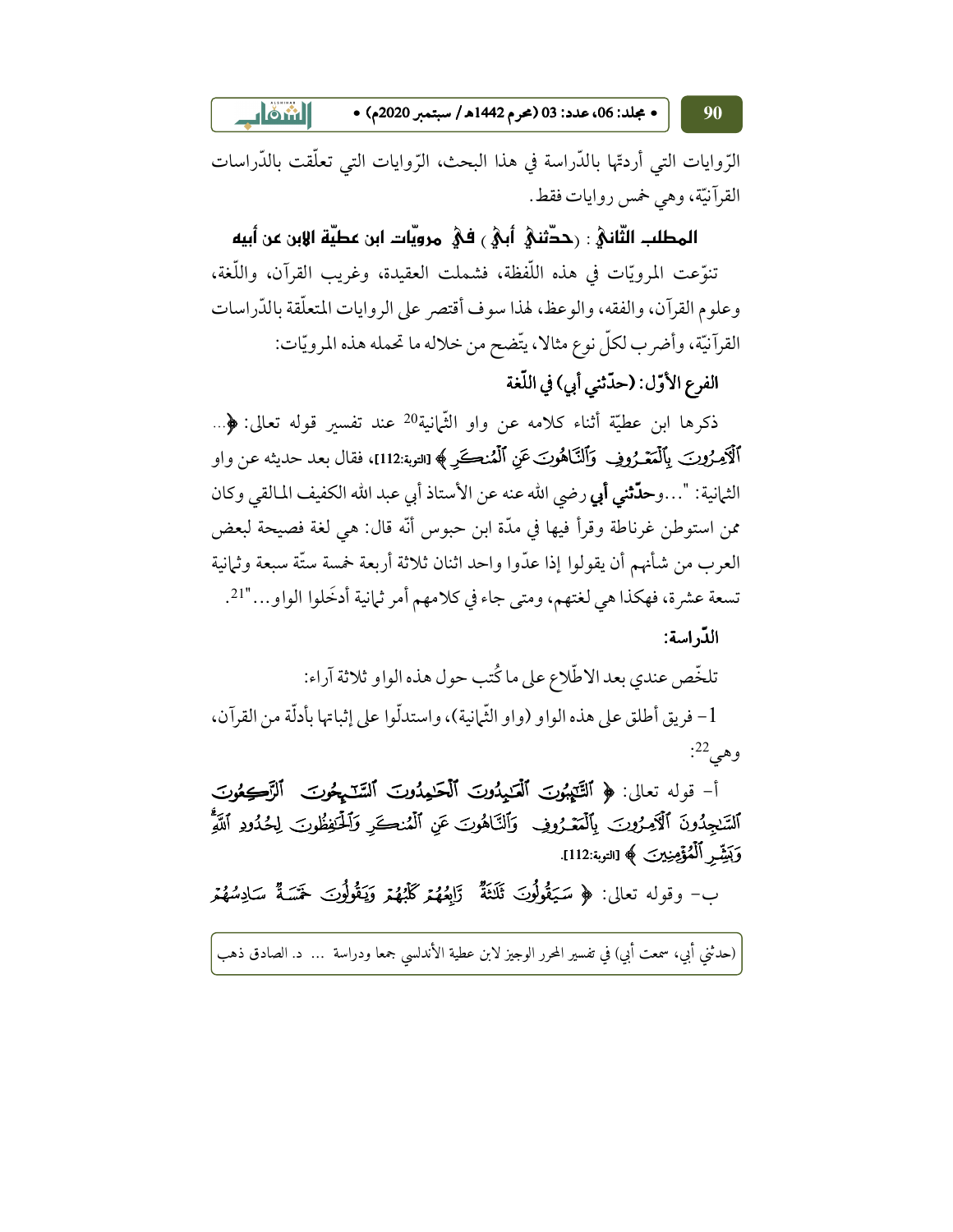||1100 هـ • جلد: 06، عدد: 03 (محرم 1442هـ/ سبتمبر 2020م) •

كَلِّبُهُمْ رَجْمًا ۚ بِٱلۡفَيۡبَ ۚ وَيَقُولُونَ ۖ سَبۡعَةٌ وَثَامِنُهُمۡ كَلۡبُهُمۡٓ قُل لَّهَآ أَعۡلَمُ بِعِنَّزِهِم مَّا يَعۡلَمُهُمۡ إِلَّا قَلِيلٌ فَلَا تُمَارِ فِيهِمْ إِلَّا مِرَآةَ ظَهِرًا ۖ وَلَا تَشْتَفَّتِ فِيهِم مِّنْهُمْ أَحَدًا﴾ [الكهف:22].

91

ت- وقوله عز وجل: ﴿ وَسِيقَ ٱلَّذِينَ ٱتَّقَوَّا رَبَّهُمۡ إِلَى ٱلۡجَنَّةِ زُمَرًّا حَتَّىٓ إِذَا جَآءُوهَا وَفُتِحَتْ أَبْوَابُهَا وَقَالَ لَهُمْ خَزَنَتُهَا سَلَامٌ عَلَيْمَكْمْ طِبْتُكْر فَأَدْخُلُوهَا خَلِلِيْنَ ۞ ﴾ [الزمر:73].

ث– وقوله تعالى: ﴿ …أَزَوَلِجَا خَيْرًا مِّنكُنَّ مُسْلِمَكِ مُؤْمِنَكِ قُلِنتَكِ تَنْهَبَكِ عَلِمَانِ سَكَهْحَكِ ثَيّبَكِتِ وَأَبْكَلَالٍ ﴾ [التحريم:5].

ج- وقوله عزّ جلّ: ﴿ سَخَّهَا عَلَيْهِمْ سَبْعَ لَيَالٍ وَقَمَيْنِيَةَ أَيَّامٍ حُسُومًا فَتَرَى ٱلْقَقَ فِيهَا صَرْعَىٰ كأَفَهُمْ أَتَجَازُ غَلْ خَاوِيَةِ ﴾ [الحاقة:7].

2– فريق آخر نفوْا وأنكروا هذا الاسم، وبحثوا في وظيفتها البلاغيّة في الآيات القرآنيّة، ولهم أدلّتهم كذلك، منها23:

أ- أنَّ هذا القول ليس له أصل، ولا دليل عليها من كلام العرب، ولو كانت هذه الواو من استعمال العرب لاشتهرت في نثرهم وشعرهم.

ب- أنَّ قاعدة وإو الثيانية ليست مطَّردة في القرآن، وهي منقوضة بقوله تعالى: ﴿ هُوَ ٱللَّهُ ٱلَّذِى لَآ إِلَٰهَ إِلَّا هُوَ ٱلۡمَالِىُ ٱلۡقُدُّوسُ ٱلسَّلَـٰلَٰمُ ٱلۡمُؤۡمِنُ ٱلۡمُهَيۡمِنُ ٱلۡعَزِيزُ ٱلۡجَنَارُ ٱلْمُتَكَبِّرِ ۚ سُبْحَنَ ٱللَّهِ عَمَّا يُشْرِكُونَ ﴾[الحشر:23].

ت– أنَّ واو الثمانية يستوى الكلام من دونها، وذلك لا يصحَّ في آية التَّحريم إذْ لا تجتمع الثيوبة والبكارة؛ لأنَّ هذه الواو وقعت بين صفتين هما تقسيم لمن اشتمل على جميع الصفات السّابقة<sup>24</sup>.

وهناك من المعاصرين من نفي هذه التّسمية، ولكن سمّاها بواو السّبق في هذه الآية وأخوا تها<sup>25</sup>.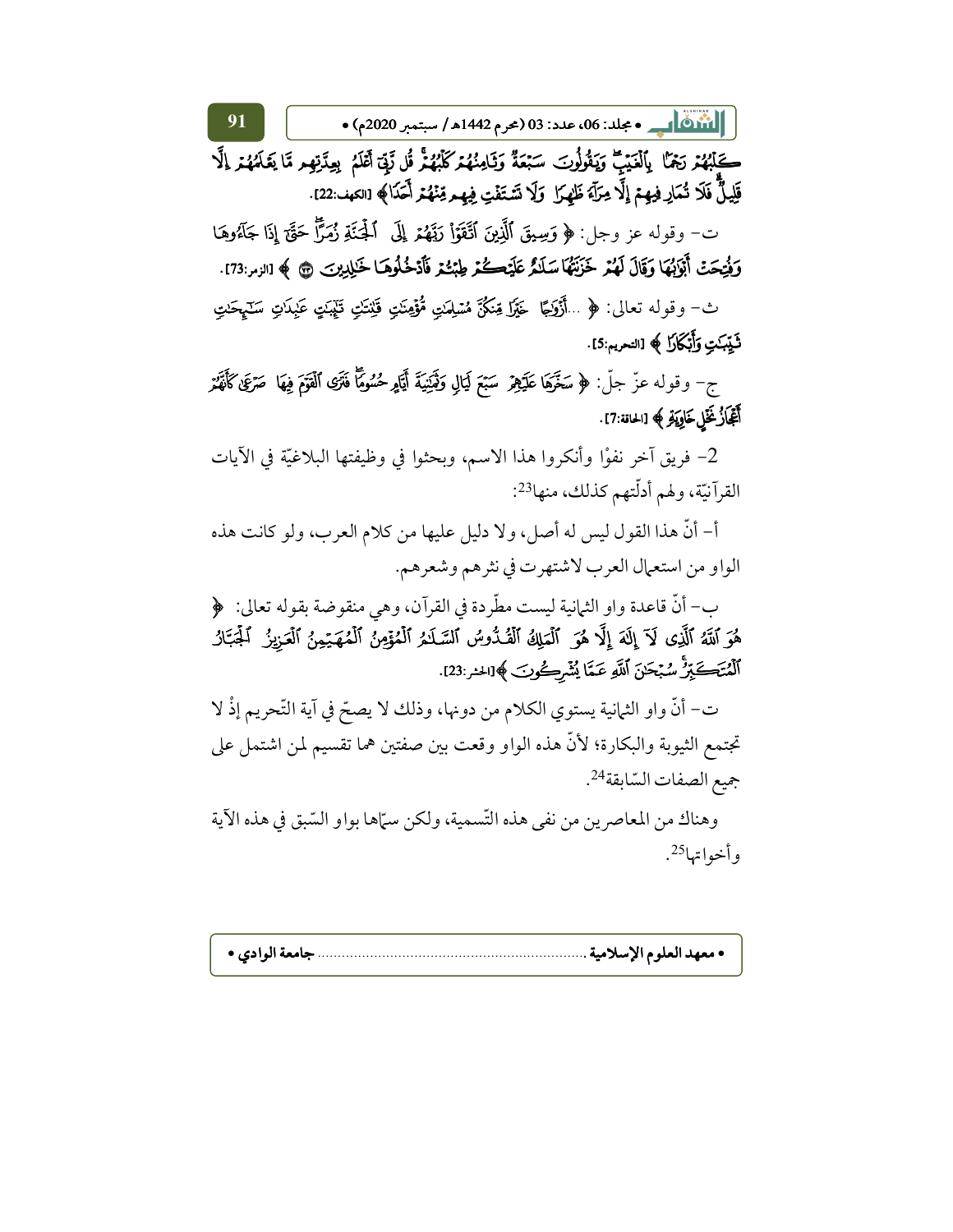• مجلد: 06، عدد: 03 (محرم 1442هـ/ سبتمبر 2020م) •

 $\Box$  only

الجمع أو التّرجيح:

92

بعد البحث في هذه المسألة وما جاء فيها من أخذ وردّ، يترجّح لدى الباحث القول الثَّاني، لأنَّ مثل هذه الأسباء يعتبر من النكت واللَّطائف، وليست من متين العلم، الذي يعتمد عن التأصيل النّحوي، والقواعد المطّردة26، وأمّا بالنّسبة للرّواية التي بين أيدينا، فقد كشف النَّحويون والمفسَّرون عن سرٍّ هذه الواو وحكمتها البيانيَّة في الآية التي بين أيدينا، فقالوا فيها أقوالا مختلفة، نذكر منها:

- هي زائدة. وهذا القول ليس بشيء<sup>27</sup>.

– أنَّ الواو فيه عاطفة، وحكمة ذكرها في هذه الصفة، دون ما قبلها من الصفات، ما بين الأمر والنهي من التضاد. فجيء بالواو رابطة بينهما لتباينهما، وتنافيهما28.

– قيل: معناها الرَّبط بين هاتين الصفتين وهما: (الأمر بالمعروف والنهي عن المنكر) إذْ هما من غير قبيل الصفات

الأُوَل؛ لأنَّ الصفات الأُول فيها يخصُّ المرء، وهاتان بينه وبين غيره، ووجب الرَّبط بينهما لتلازمهما وتناسبهما<sup>29</sup>.

– وقد ذكر فيها صاحب التفسير الكبير وجوها، نذكر منها قوله في الوجه الثاني: "أنَّ المقصود من هذه الآيات التَّرغيب في الجهاد، فالله سبحانه ذكر الصفات الستة، ثم قال: الأمرون بالمعروف والناهون عن المنكر والتقدير: أنَّ الموصوفين الصفات الستَّة، الأمرون بالمعروف والناهون عن المنكر . وقد ذكرنا أنَّ رأس الأمر بالمعروف والنهي عن المنكر ورئيسه، هو الجهاد، فالمقصود من إدخال الواو عليه التنبيه على ما ذكرنا"<sup>30</sup>.

# الفرع الثَّاني: (حدِّثني أبي) في غريب القرآن

وردت هذه الرّواية في سورة النّحل في تفسير قوله تعالى: ﴿وَيَقَلَّمَنَّنِّ وَيَأْلَنَّجْمِهِ هُمْ

(حدثني أبي، سمعت أبي) في تفسير المحرر الوجيز لابن عطية الأندلسي جمعا ودراسة … د. الصادق ذهب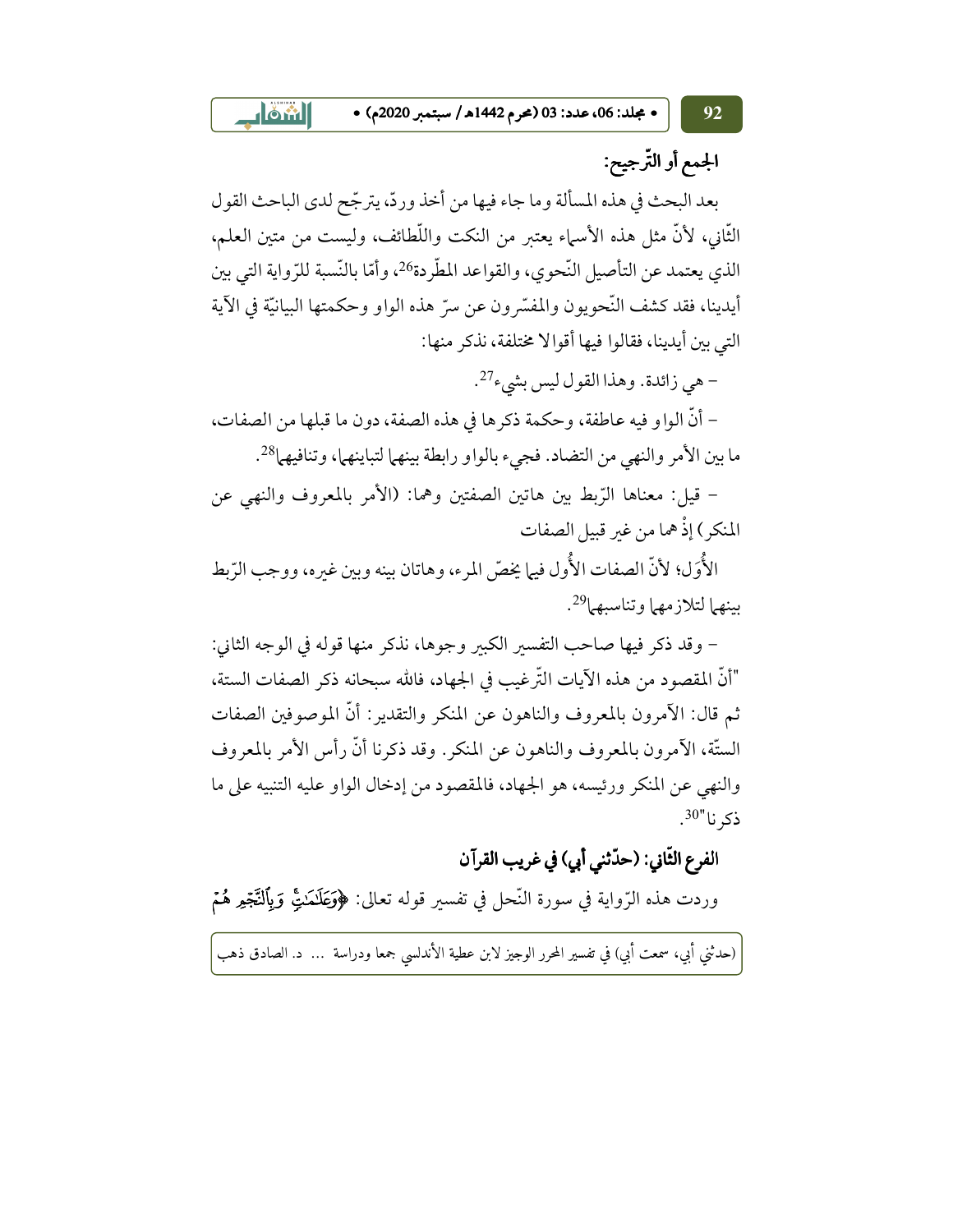يَهْتَدُونَ ﴾[16]؛ حيث قال عند الكلام عن معنى ﴿ وَعَلَنْمَتِ ﴾: "وحدَّثنى أبي رضي الله عنه أنه سمع بعض أهل العلم بالمشرق يقول: إنَّ في بحر الهند الذي يجرى فيه من اليمن إلى الهند حِيتانا طوالا رقاقا كالحيّات في التوائها وحركتها وألوانها، وإنها تسمّى علامات، وذلك أنَّها علامة الوصول إلى بلد الهند، وأمارة إلى النجاة والانتهاء إلى الهند لطول ذلك البحر وصعوبته، وإنَّ بعض الناس قال: إنَّها التي أراد الله تعالى في هذه الآية. قال القاضي أبو محمد: قال أبي رضي الله عنه: وأمَّا من شاهد تلك العلامات في البحر المذكور وعاينها فحدّثني منهم عدد كثير "<sup>31</sup>.

## الدّراسة:

جملة الأقوال التي ذكرها المفسّرون – ومنهم ابن عطية – في معنى اللّفظة ثلاثة، وهي كالآتي:

1- عن ابن عباس رضي الله عنهما يعني بالعلامات: معالم الطرق بالنهار32. 2- عن مجاهد، وقتادة فسّرا العلامات بأنّها النّجو م<sup>33</sup>. 3- عن الكلبيّ قال: الجبال<sup>34</sup>.

# الجمع أو التّرجيح:

يرجِّح الباحث ما رجِّحه الأئمَّة الثلاثة، الطبري، وابن عطيَّة، والثَّعالبي، وهو قول ابن عبَّاس رضي الله عنهما وذلك لما يأتي:

1- لأنَّه عموم بالمعنى، واللفظة عامة وذلك أنَّ كلَّ ما دلَّ على شيء وأعلم به، فهو علامة، وحمل ألفاظ الوحي على العموم أولى ما لم يرد فيها تخصيص35.

2- أن تكون العلامات من أدلة النهار، إذْ كان الله قد فصّل منها أدلّة الليل بقوله:  $. \t366$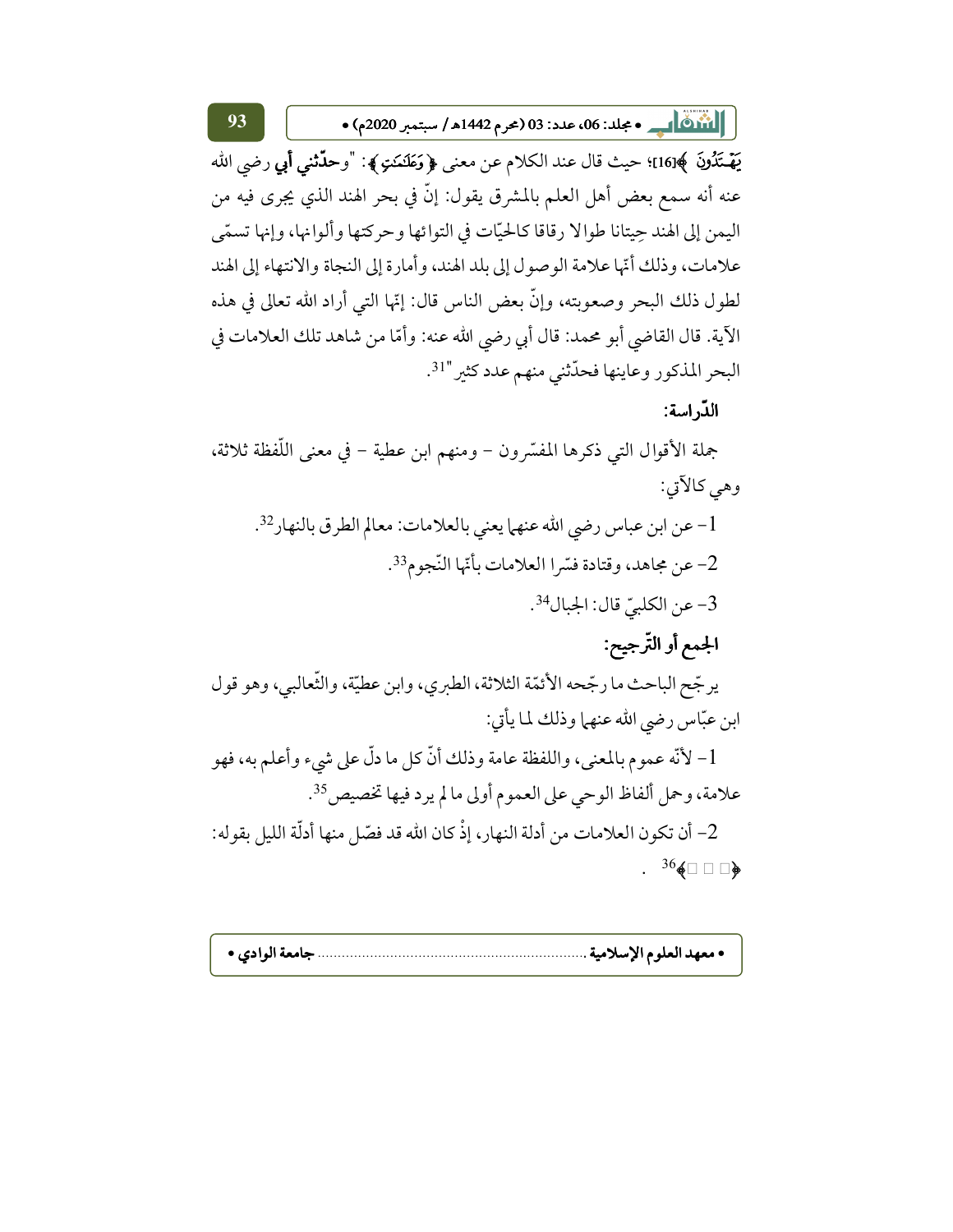• مجلد: 06، عدد: 03 (محرم 1442هـ/ سبتمبر 2020م) •

94

وأمَّا الرَّواية الَّتِي ذكرها ابن عطيَّة، فيبدو أنَّه ذكرها في آخر كلامه عن معنى اللُّفظة، وهذا يشير إلى مدى استغرابه إيَّاها، ولكنَّه أوردها – والله أعلم – من باب الإفادة التي لم يشر إليها أحد من المفسرين.

 $\Box$  $\delta$ iil

وقد تعقُّبه صاحب البحر المحيط بقوله: "وأغرب ما فُسِّرت به العلامات أنَّها حيتان طوال رقاق كالحيات في ألوانها وحركاتها

تسمى بالعلامات، وذلك في بحر الهند الذي يسار إليه من اليمن، فإذا ظهرت كانت علامة للوصول لبلاد الهند وأمارة للنجاة "37.

المطلب الثَّالث: رسمعت أبيٍّ ، فيْ مرويَّات ابن عطيَّة الإبن عن أبيه تنوَّعت المرويَّات في هذه اللُّفظة، فشملت الوعظ، ومفردات القرآن، الحديث، والتاريخ، لهذا سوف أقتصر على الروايات المتعلّقة بالدّراسات القرآنيّة، وأضرب لكلّ نوع مثالا، يتّضح من خلاله ما تحمله هذه المرويّات.

الفرع الأوّل: (سمعت أبي) في مفردات القرآن<sup>38</sup>

قال ابن عطيَّة خلال كلامه عن أرجى آية في كتاب الله تعالى وذلك عند تفسيره لآية النور، وهي قوله تعالى: ﴿ وَلْيَعْفُواْ وَلْيَصْفَحُوًّا أَلَا يُحِبُّونَ أَن يَغْفِرَ ٱللَّهُ لَكُمْ ۚ وَٱللَّهُ غَفُوْرٌ **تَحِيْرُ ﴾ [ا**لنور:22]، فأورد من بين ما قيل في آيات الرجاء هذه الرِّواية عن أبيه، فقال: "وسمعت أبي رضي الله عنه يقول: إنَّ أرجى آية في كتاب الله عندي قوله تعالى: ﴿ وَيَشِّر ٱلْمُؤْمِنِينَ بِأَنَّ لَهُم ۖ مِّنَ ٱللَّهِ فَضْلَا كَجَبِيلَ ﴾ [الأحزاب:47]"، وقد قال تعالى في آية أخرى: ﴿ وَٱلَّذِينَ ۚ ءَامَنُواْ وَعَمِلُواْ ٱلصَّلِلِحَـٰتِ فِي رَوْضَانِ ٱلْجَنَّاتِ لَهُمْ مَّا يَشَآءُونَ عِندَ رَبِّهِمُّ ذَلِكَ هُوَ ٱلْفَضَّلُ ٱلْكَبِيرُ ﴾[الشورى:22]. فشرح الفضل الكبير في هذه الآية وبشَّر بها المؤمنين في تلك<sup>39</sup>...

(حدثني أبي، سمعت أبي) في تفسير المحرر الوجيز لابن عطية الأندلسي جمعا ودراسة … د. الصادق ذهب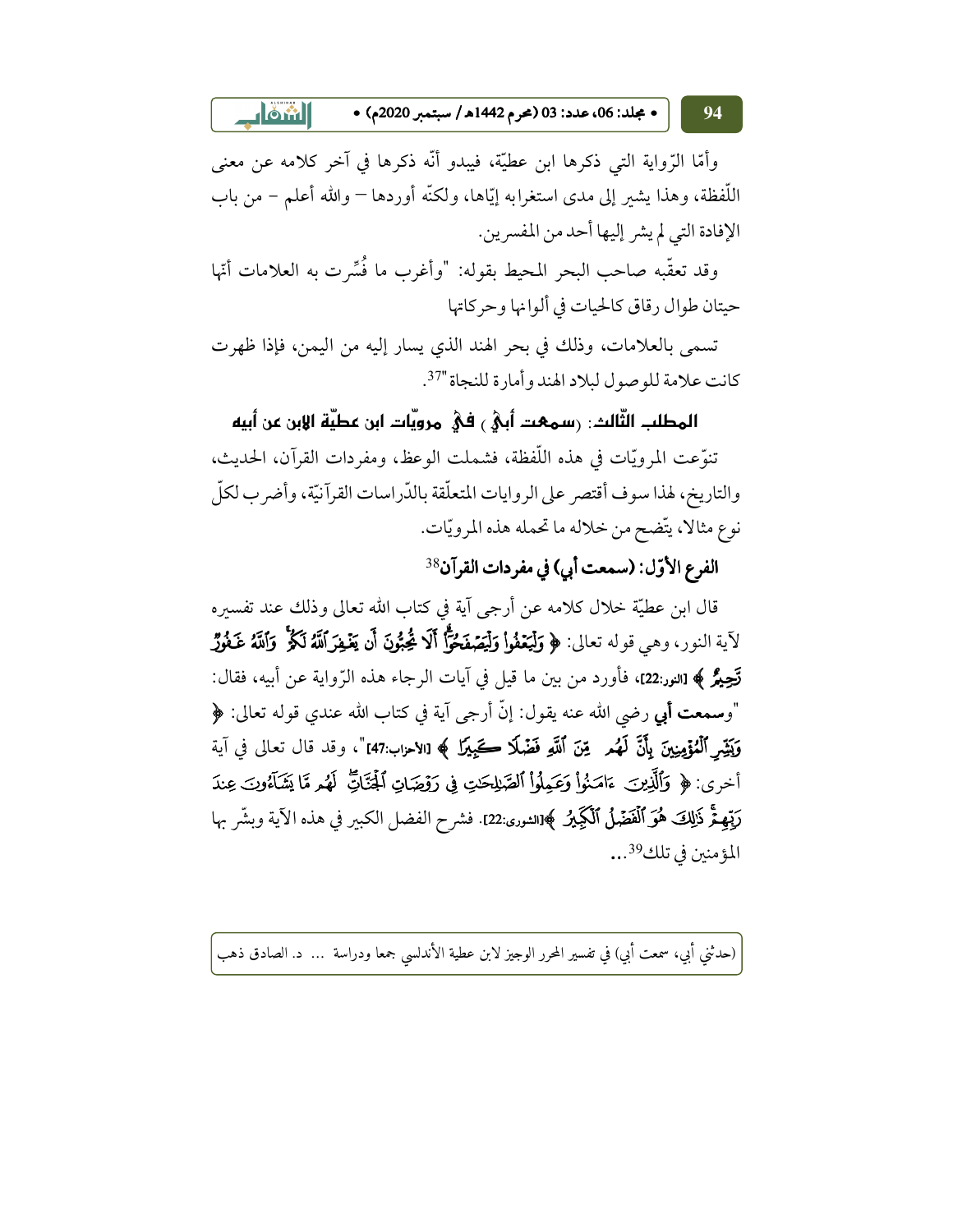| الثَّاكُ | \_\_\_ • مجلد: 06، عدد: 03 (محرم 1442ه / سبتمبر 2020م) •

الدّراسة:

جاء في معاجم اللُّغة أنَّ (الرِّجاء) من الأمل: نقيض اليأس<sup>40</sup>، ولفظة (أرجى) (مفرد): اسم تفضيل من رجا: أكثر أملا، وتوسّلاً مشفوعًا بتلطُّف "أرجى منه: أكثر أملاً"41. فأرجى آية معناه أكثر آية تبعث وتجدّد الأمل في قلب المسلم، وتفتح أبواب الرَّ حمة والرِّ جاء أمامه.

والرَّجاء هو : تعلَّق القلب بمحجوب سيحصل في المستقبل. وقيل: الرَّجاء ثقة الجود من الكريم والودود، وقيل: الرجاء رؤية الجلال بعين الجمال، وقيل: هُوَ قرب القلب من ملاطفة الرَّب، وقيل: سرور الفؤاد بحسن المعاد، وقيل: هُوَ النظر إلَى سعة رحمة اللَّه تَعَالَى، وقيل: الرِّجاء انتظار محبوب يحصل أَوْ مكروه يكشف<sup>42</sup>. وقال صاحب الإحياء: الرجاء هو ارتياح القلب لانتظار ما هو محبوب عنده.

واعلم أنَّ الرَّجاء في رحمة الله من الأمور التي أُمرنا بها، لكن الرَّجاء لابدَّ أن يقترن بالعمل، وإلاَّ فهو غرور، أي الرِّجاء لا يُطلق عنه رجاءً إلَّا إذا اقترن به عملٍ، وأمَّا ما كان غير ذلك فهو أمانيّ<sup>43</sup>.

# الجمع أو التَّرجيح:

لقد ذكر صاحب الإتقان اختلاف العلماء في أرجى آية في القرآن على بضعة عشر قولا <sup>44</sup> تنوّعت هذه الأقوال بين علماء الأمّة من الصّحابة رضي الله عنهم، والتّابعين، ومَن بعدهم، ولم يرد فيها عن النَّبيُّ ﷺ شيء، لهذا فهي داخلة في نطاق التدبَّر في آيات القرآن، فقد يجد الإنسان في القرآن تأثَّرا بآية معيَّنة فتكون أبلغ آية تأثيرا عليه، ويتأثَّر غيره بغيرها، وهكذا، فكلَّ يفتح الله له ما شاء من كتابه، فيعتبر تلك الآية  $^{45}$ أرجي آية عنده $^{45}$ .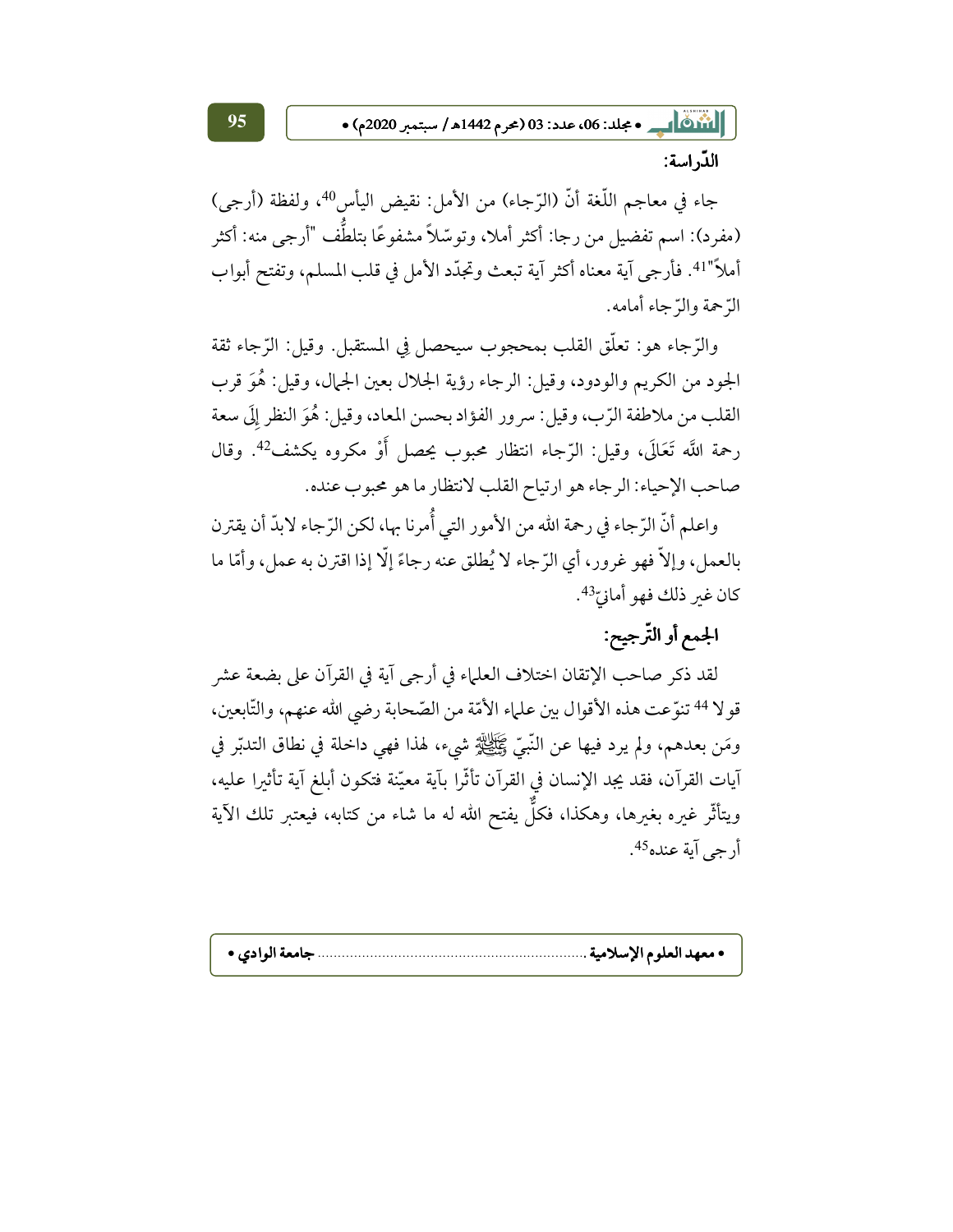$\Box$  $\delta$ iil • مجلد: 06، عدد: 03 (محرم 1442هـ/ سبتمبر 2020م) • 96

وإذا رأينا الرِّ واية التي ذكرها ابن عطيَّة عن أبيه نجد قوله: "إنَّ أرجى آية في كتاب الله عندي..." يؤكَّد ذلك، فيبدوا أنَّ هذه الآية قد تأثَّر بها والده تأثُّرا كبيرا فكانت أرجى آية عنده.

الفرع الثَّاني: (سمعت أبي) في سبب النزول

قبل تفسير الآية الأخبرة من سورة الجمعة تعرَّض ابن عطية لسبب نزولها، فقال فيه: "وقو له تعالى: ﴿ وَإِذَا رَأَوْاً يَجَدِّهً أَوْ لَهَوَّا ﴾ الآية نزلت بسبب أنَّ رسو ل الله ﷺ كان قائلم على المنبر يخطب يوم الجمعة، فأقبلت عبر من الشام تحمل مبرة وصاحب أمرها دحية بن خليفة الكلبي، قال مجاهد: وكان من عرفهم أن يدخل عير الميرة بالطبل والمعازف والصياح سرورا بها، فدخلت العير بمثل ذلك، فانفضَّ أهل المسجد إلى رؤية ذلك وسماعه وتركوا رسول الله ﷺ قائما على المنبر ولم يبق معه غير اثنى عشر رجلا. قال جابر بن عبد الله: أنا أحدهم. قال القاضي أبو محمد: ولم تمرّ بي تسميتهم في ديوان فيها أذكر الآن، إلاَّ إنَّى **سمعت أبي** رضي الله عنه يقول: هم العشرة المشهود لهم بالجنة، واختلف في الحادي عشر، فقيل: عمار بن ياسر، وقيل: عبد الله بن 

### الدّراسة:

ورد في سبب نزول قوله تعالى: ﴿ وَإِذَا رَأَوْاْ يَجَزَؤُ أَوْلَهَوَا ٱنقَضُّوْاْ إِلَيْهَا وَتَرَكَّوُكَ قَايَمَأْ قُلْ مَا عِندَ ٱللَّهِ خَيْرٌ مِّنَ ٱللَّهَوِ وَمِنَ ٱلتِّجَرَةِ ۚ وَٱللَّهُ خَيْرُ ٱلزَّزِقِينَ ﴾[الجمعة:11]، أنّ جابر بن عبد الله قال: «بَيْنَهَا نَحْنُ نُصَلِّ مَعَ النَّبِيِّ ﷺ إِذْ أَقْبَلَتْ عِيرٌ تَحْمِلُ طَعَامًا، فَالْتَفَتُوا إلَيْهَا حَتَّى مَا بَقِيَ مَعَ النَّبِيِّ ﷺ إِلَّا اثْنَا عَشَرَ رَجُلًا، فَنَزَلَتْ هَذِهِ الآيَةُ: ﴿ وَإِذَا رَأَوْاً يَجَزَؤَ أَوْ لَهَوًا أَنفَضُّواْ إِلَيْهَا وَتَرَكُّوكَ قَابَمَتْكَ». هذا الحديث متفق على صحته أو دعه الشيخان في صحيحيها<sup>47</sup>،

(حدثني أبي، سمعت أبي) في تفسير المحرر الوجيز لابن عطية الأندلسي جمعا ودراسة … د. الصادق ذهب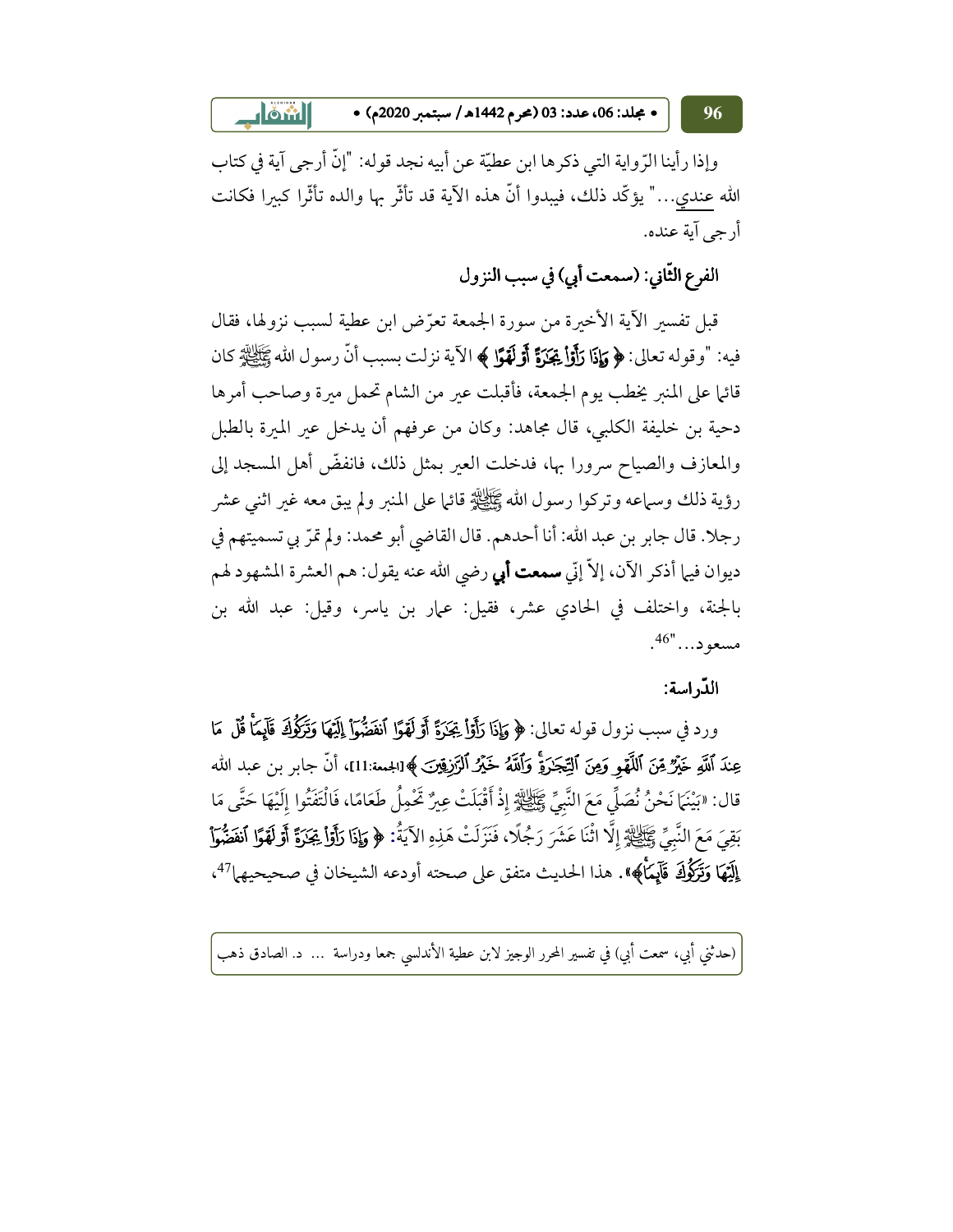||1100 هـ • جلد: 06، عدد: 03 (محرم 1442هـ/ سبتمبر 2020م) •

وله ألفاظ، وفي رواية لمسلم: «إلا اثنا عشر رجلا فيهم أبو بكر وعمر»، وفي رواية له: «أنا فيهم»48، وفي رواية عن جابر أيضا «لم يبق إلّا أربعون رجلا»49.

# الجمع أو التَّرجيح:

لقد أوردت ما صحّ في سبب نزول الآية مع اختلاف الألفاظ، والروايات.

وأمَّا ما رواه ابن عطية عن أبيه في تسمية الذين لم ينفضُّوا، فقد ذكر العقيلي ما رواه أسد بن عمرو البجليّ من حديث جابر، وهو قوله: «قدمَت عير المدينة تحمل طعاما في يوم جمعة ورسول الله ﷺ في الصلاة، فخرجوا إليها وانصرفوا حتى لم يبق مع النبي ﷺ إلا اثنا عشر رجلا فأنزل الله فيهم هذه الآية فنهوا عن ذلك، وكان الباقين: أبو بكر، وعمر، وعثمان، وعلى، وطلحة، والزبير، وسعد بن أبي وقاص، وسعيد بن زيد بن عمرو بن نفيل، وعبد الرحمن بن عوف، وبلال، وابن مسعود، وأبو عبيدة بن الجراح، أو عمار بن ياسر <sup>50</sup>.

ولقد أجاب العلماء والمحدِّثين عن هذه الرِّواية، بأنَّ الشك من أسد بن عمرو، قال العقيلي: هكذا حدَّث أسد بهذا الحديث ولم يبيِّن هذا التفسير ممَّن، وهو جعله مدمجا في الحديث. قال: وقد رواه هشيم بن بشير وخالد بن عبد الله عن الذي رواه عنه أسد ولم يذكر هذا التفسير كله. قال: وهؤلاء قوم يتهاونون بالحديث ولا يقومون به ويصلونه بما ليس فيه فتفسد الرواية<sup>51</sup>.

إذن فقد رأينا بأنَّ ذكر أسماء الذين بقوا مع النبيِّ ﷺ ولم ينفضُّوا، هو زيادة الرّاوي المشار إليه آنفا، بدليل أنّها لم تثبت عن غيره من الرّواة.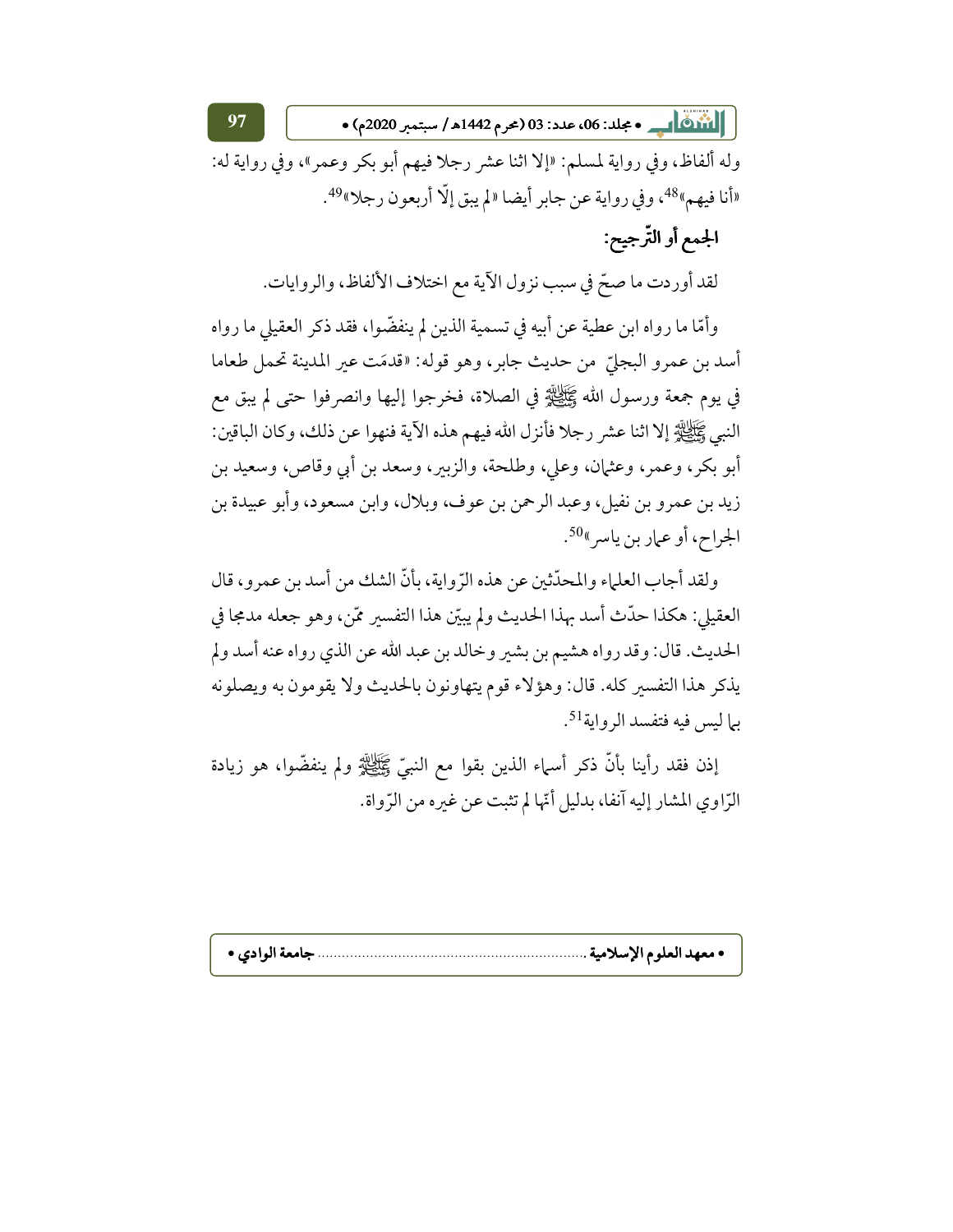**Aom** • مجلد: 06، عدد: 03 (محرم 1442هـ/ سبتمبر 2020م) •

الخاتمة

بعد هذه الإطلالة العلميَّة السريعة على مرويَّات ابن عطيَّة عن أبيه في تفسيره، ظهرت لي بعض النتائج والتّوصيات أردت أن أُثبت أهمّها، وهي:

أهم النتائج:

1- البيئة الأسريّة التي عاش فيها ابن عطيّة لها أثر كبير في تكوين شخصيّتة العلميّة.

2– (حدّثني أبي، سمعت أبي) هو منهج أسري ناجح اتبعه والد ابن عطيّة، وهو منهج تربوي تعليمي افتقدناه داخل الأسر المسلمة في حاضرنا.

3– تبيَّن من خلال الرِّوايات التي رواها ابن عطيَّة عن أبيه، أنَّ والده رحل في طلب العلم.

4- صيغ مرويات ابن عطيَّة عن أبيه هي: (حدثني أبي، سمعت أبي)، وهي أحسن وأجود طرق التَّحمّل.

5– تبيِّن كذلك من خلال هذه الرِّوايات أنَّ والد ابن عطيَّة له بصمته في تفسىر اىنە.

- الكلام في الآيات ذوات الألقاب التي لم يرد فيها نص نبوي ولو ضعيف،  $6$ ير جع إلى التدبر في القرآن والتأثر بآياته على القلوب والنفوس، فقد يجد الإنسان في آية تأثُّرا فتكون أبلغ آية تأثيرا عليه، ويتأثَّر غيره بغيرها، وهكذا، فكلَّ يفتح الله له ما شاء من كتابه.

7– يبدو أنَّ مرويات ابن عطيَّة عن أبيه لم يكن لها الأثر الكبير في تفسيره، فجاءت من قبيل التنوَّع في الأقوال، والنكت، وغيرها.

أهم التّوصيات:

(حدثني أبي، سمعت أبي) في تفسير المحرر الوجيز لابن عطية الأندلسي جمعا ودراسة … د. الصادق ذهب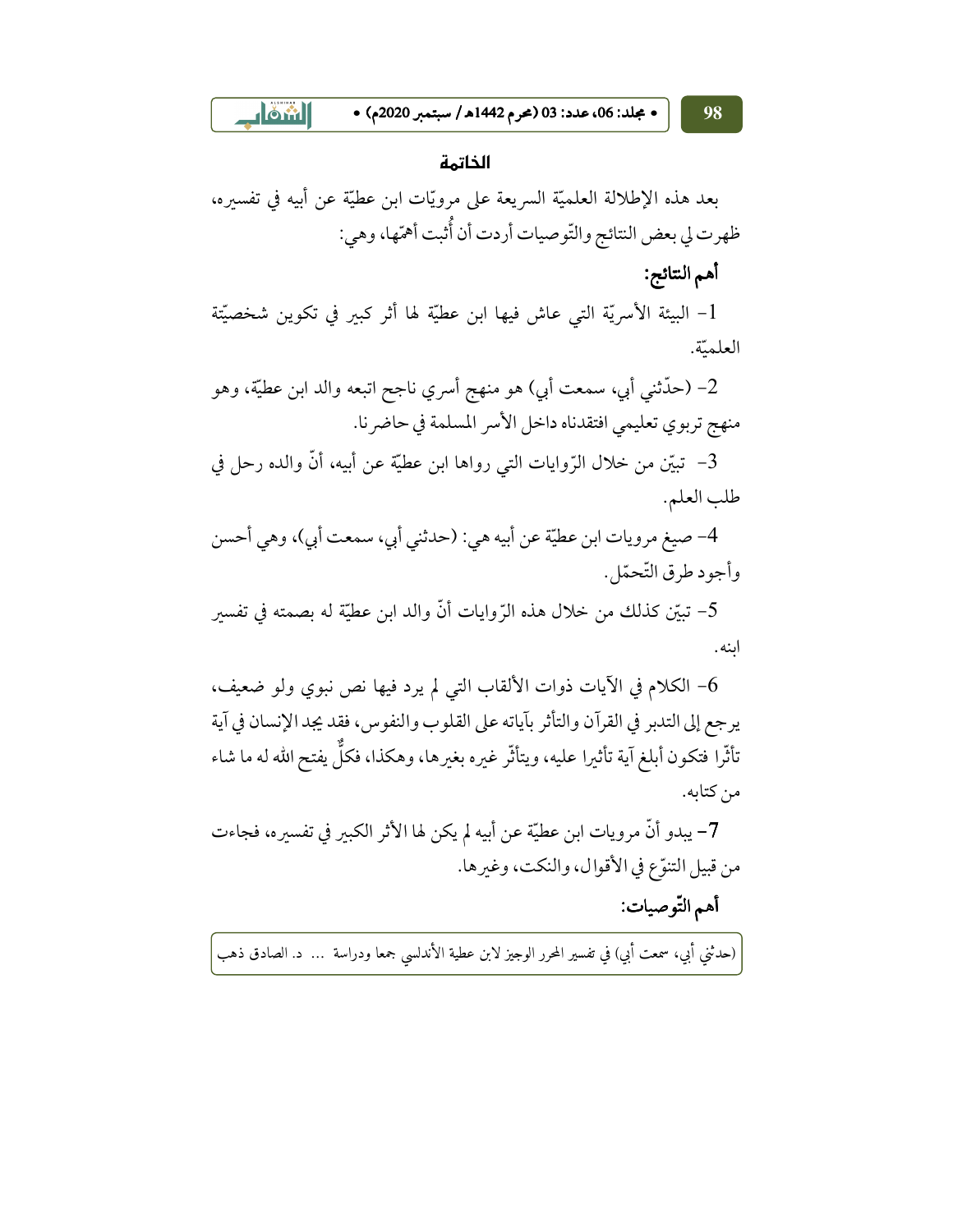||110 هـ - مجلد: 06، عدد: 03 (محرم 1442هـ/ سبتمبر 2020م) •

1- إقامة الملتقيات في المدارس والجمعيات، حول هذا المنهج التربويّ منهج (حدِّثني أبي، سمعت أبي)، وبيان أسباب اندثاره، والوسائل التي تعين على استرجاعه في البيو ت.

2– هناك من المفسرين من أورد روايات عن أبيه، وهو أبو الليث السمرقندي، فجميل أن تُجمع وتُدرس هذه الرّوايات في قالب علميّ ممنهج.

وختاما أحمد الله عز وجل على ما يسَّر لي في هذه الورقات التي لا أدَّعي فيها كمالا، وأسأله تعالى أن يجعلها خالصة لوجهه الكريم، وصلَّى الله وسلم على نبيَّنا محمَّد وعلى آله وصحبه أجمعين، وآخر دعوانا أن الحمد لله رب العالمين.

### ـ المصادر والمراجع

- ا**لقرآن الكريم** برواية حفص عن عاصم (مصحف المدينة النبويّة للنشر الحاسوبي). 1- ابن عبد الهادي، طبقات علماء الحديث، ت: أكرم البوشي، وإبراهيم الزيبق، مؤسسة الرسالة للطباعة والنشر والتوزيع، بيروت، لبنان، ط: 2، 1417هـ، 1996م.

2– الإتقان في علوم القرآن، السيوطي، ت: محمد أبو الفضل إبراهيم، الهيئة المصرية العامة للكتاب، 1394هـ/1974م.

3- الإحاطة في أخبار غرناطة، لسان الدِّين بن الخطيب، دار الكتب العلمية، ببروت، ط1424ه.

4- إحياء علوم الدّين، الغزّالي، دار المعرفة، بيروت.

5– البحر المحيط في التفسير، أبو حيان، ت: صدقي محمد جميل، دار الفكر، بيروت،  $.51420$ 

6– البدر المنير في تخريج الأحاديث والآثار الواقعة في الشرح الكبير، ابن الملقن، ت: مصطفى أبو الغيط، وآخرون، دار الهجرة للنشر والتوزيع، الرياض، السعودية، ط1، 1425هـ/2004م.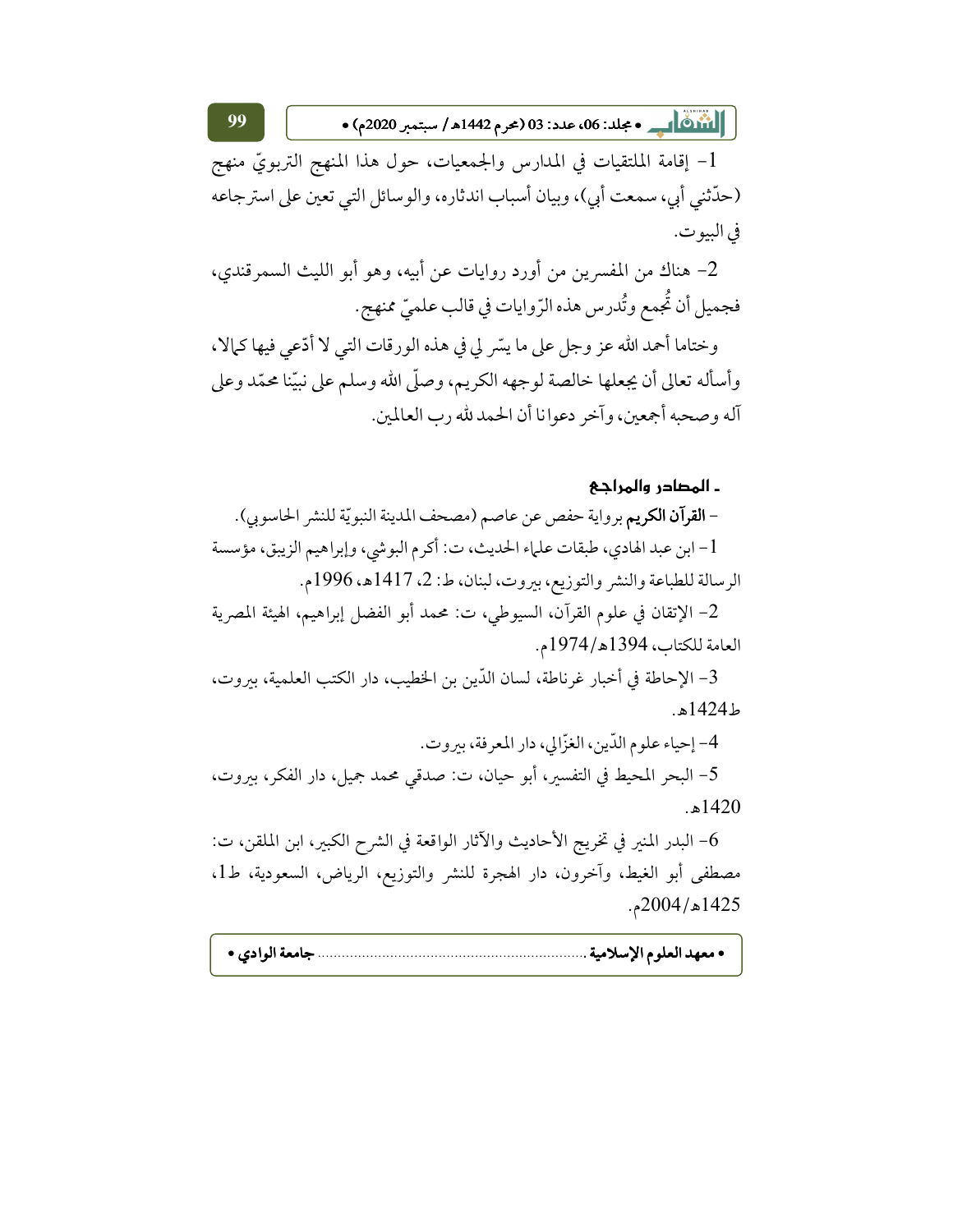$\blacksquare$ • مجلد: 06، عدد: 03 (محرم 1442هـ / سبتمبر 2020م) • 100

7- برنامج معالم 02، محمد الحسن الددو، الحلقة 20، أرجى آية، تم النشر: 2017/06/15م، على صفحة اليوتيوب، الرابط: https://youtu.be/\_bgp0bSRMj8

8- بغية الملتمس في تاريخ رجال أهل الأندلس، ابن عميرة، دار الكاتب العربي، القاهرة، ط1967م.

9- تفسير الشعراوي (الخواطر)، الشّعراوي، مطابع أخبار اليوم.

10- تكملة المعاجم العربية، رينهارت بيتر آن دُوِزِي، نقله إلى العربية وعلق عليه: محمَّد سَلِيم النعَيمي، وجمال الخياط، وزارة الثقافة والإعلام، الجمهورية العراقية، ط1، من1979  $-2000-$ 

11- تيسير مصطلح الحديث، محمود الطَّحَّان، مكتبة المعارف للنشر والتوزيع، ط10، 1425هـ/2004م.

12- جامع البيان في تأويل القرآن، الطبري، ت: أحمد محمد شاكر، مؤسسة الرسالة، ط1، 1420هـ/2000م.

13- الجامع الصحيح، البخاري، ت: محمد زهير بن ناصر الناصر، دار طوق النجاة (مصورة عن السلطانية بإضافة ترقيم محمد فؤاد عبد الباقي)، ط1، 1422هـ.

14- الجني الداني في حروف المعاني، المرادي، ت: فخر الدين قباوة، ومحمد نديم فاضل، دار الكتب العلمية، بيروت، لبنان، ط1، 1413هـ/ 1992م.

15– الجواهر الحسان في تفسير القرآن، الثعالبي، ت: محمد على معوض وعادل أحمد عبد الموجود، دار إحياء التراث العربي، بيروت، ط1، 1418هـ.

16– درّة الغوّاص في أوهام الخواص، الحريري، ت: عرفات مطرجي، مؤسسة الكتب الثقافية، بيروت، ط1، 1418هـ/1998م.

17- الدِّيباج المذهَّب في معرفة أعيان علماء المذهب، ابن فرحون، ت: محمد الأحمدي أبو النور، دار التراث للطبع والنشر، القاهرة.

18– الرّسالة القشيريّة، القشيري، ت: عبد الحليم محمود، ومحمود بن الشريف، دار المعارف، القاهرة.

(حدثني أبي، سمعت أبي) في تفسير المحرر الوجيز لابن عطية الأندلسي جمعا ودراسة … د. الصادق ذهب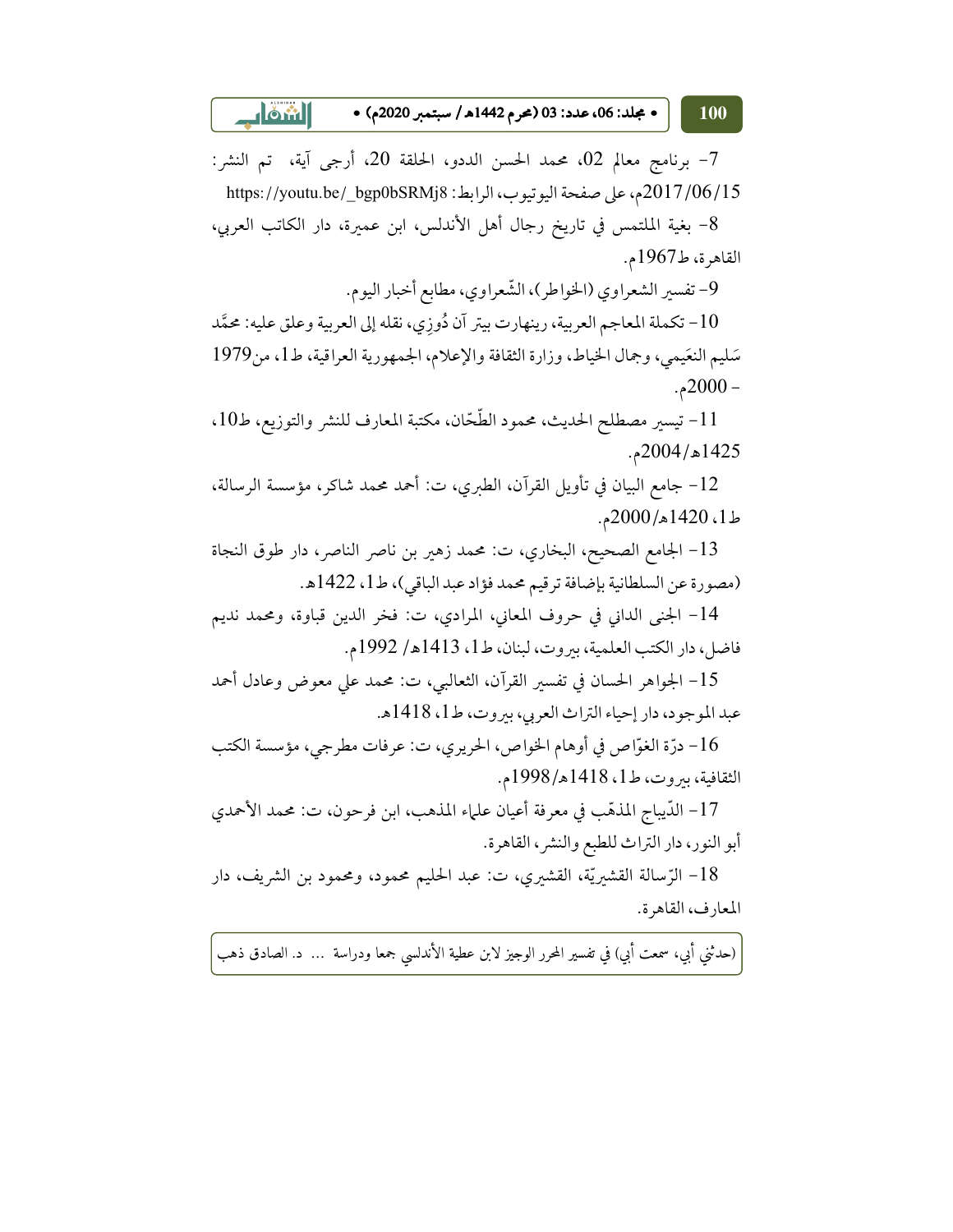19- السنن، الدَّارقطني، حققه وضبط نصه وعلق عليه: شعيب الأرنؤوط، وآخرون، مؤسسة الرسالة، بيروت، لبنان، ط1، 1424هـ/2004م.

20– شجرة النور الزكية في طبقات المالكية، محمّد مخلوف، علّق عليه: عبد المجيد خيالي، دار الكتب العلمية، لبنان، ط1، 1424هـ/2003م

21– الصحيح، مسلم، ت: محمد فؤاد عبد الباقي، دار إحياء التراث العربي، بيروت، لىنان.

22- الضعفاء الكبير، العقيلي، ت: أمين قلعجي، دار المكتبة العلمية، بيروت، ط1، 1404هـ/1984م.

23- فهرس ابن عطيّة، ابن عطيّة، ت: محمّد أبو الأجفان، ومحمّد الزاهي، دار الغرب الإسلامي، بيروت، ط2، 1983م.

24– الكشاف عن حقائق غوامض التنزيل، الزمخشري، دار الكتاب العربي، بيروت، ط3، 1407هـ.

25– كشف الظّنون عن أسامي الكتب والفنون، ملا كاتب جلبي، مكتبة المثني، بغداد، 1941م.

26- لسان العرب، ابن منظور، دار صادر، بيروت، ط3، 1414هـ.

27– لطائف قرآنية، عبد الفتاح الخالدي، دار القلم للطباعة والنشر والتوزيع، ط1، 1416هـ/1996م.

28– المحرّر الوجيز في تفسير الكتاب العزيز، ابن عطية، ت: عبد السلام عبد الشافي محمد، دار الكتب العلمية، بيروت، ط2، 1422 هـ.

29- المرقبة العليا فيمن يستحق القضاء والفتيا، النباهي، ت: لجنة إحياء التراث العربي، دار الآفاق الجديدة، بيروت، لبنان، ط5، 1403هـ/1983م.

30- معجم أصحاب القاضي أبي على الصدفي، ابن الأبار، مكتبة الثقافة الدينية، مصر، 1420هـ/2000م.

31- معجم اللغة العربية المعاصرة، أحمد مختار عبد الحميد عمر، عالم الكتب، ط1،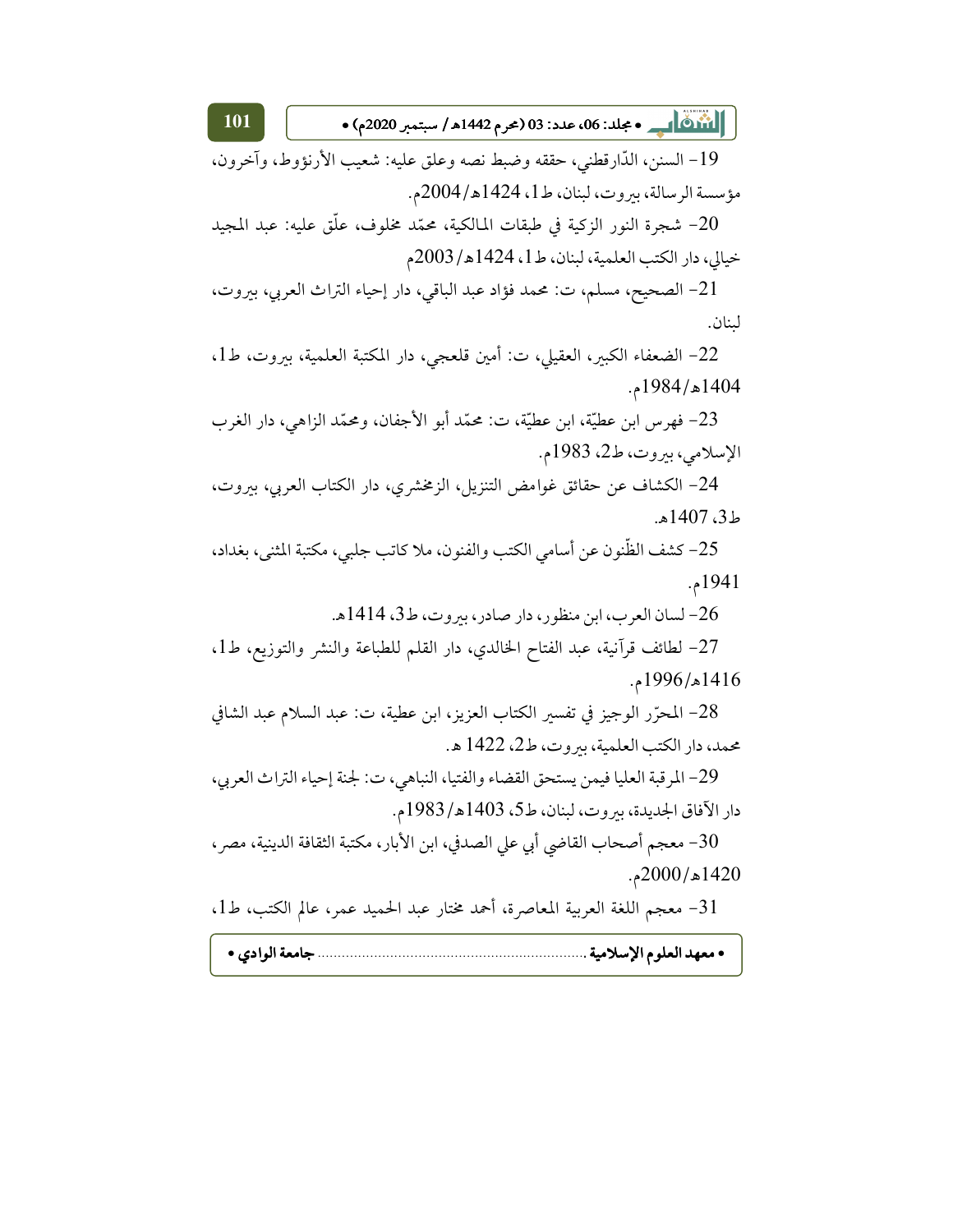$\Box$  only • مجلد: 06، عدد: 03 (محرم 1442هـ/ سبتمبر 2020م) •

1429هـ/2008م.

102

32- مغنى اللّبيب عن كتب الأعاريب، ابن هشام، ت: مازن المبارك، ومحمد على حمد الله، دار الفكر، دمشق، ط6، 1985م.

33- مفاتيح الغيب، الرّازي، دار إحياء التراث العربي، بيروت، ط3، 1420هـ.

34- واو السَّبق في القرآن الكريم – دراسة دلاليَّة، على عبد الفتَّاح الحاج فرهود، مجلَّة الآداب، جامعة بغداد، العدد: 119، كانون الأول، 1437هـ/2016م.

ـ الا حالات والحواشي :

<sup>1</sup> هذا ما أثبته ابن عطية نفسه في فهر سه – بخط يده كما أخبر المحقّقان للفهر س – عند ترجمته لأبيه، وهو أوّل شيوخه، ذكرا نسبه الذي أرجعه إلى قبيلة مضر العربيّة، وكذلك أثبته في مقدّمة تفسيره. ينظر : ابن عطيّة، فهر س ابن عطيَّة، ت: محمَّد أبو الأجفان، ومحمَّد الزاهي، دار الغرب الإسلامي، بيروت، ط2، 1983م، ص6، 47، 59، 60، والمحرّر الوجيز في تفسير الكتاب العزيز، ت: عبد السلام عبد الشافي محمد، دار الكتب العلمية، بيروت، ط2، 1422هـ، ج1، ص131.

<sup>2</sup> ينظر: بغية الملتمس في تاريخ رجال أهل الأندلس، ابن عميرة، دار الكاتب العربي، القاهرة، 1967م، ص440، وشجرة النور الزكية في طبقات المـالكية، محمّد مخلوف، علّق عليه: عبد المجيد خيالى، دار الكتب العلمية، لبنان، ط1، 1424هـ/2003م، ج1، ص189.

 $60$ ينظر : فهرس ابن عطيّة، ابن عطيّة، ص 60.  $^3$ 

 $62-60$ ينظر: المصدر السابق، ص

5 ينظر: الإحاطة في أخبار غرناطة، لسان الدّين بن الخطيب، دار الكتب العلمية، بيروت، ط1424ه، ج4،  $.201\,$ ص

<sup>6</sup> ينظر: ابن عبد الهادي، طبقات علماء الحديث، ت: أكرم البوشي، وإبراهيم الزيبق، مؤسسة الرسالة للطباعة والنشر والتوزيع، بيروت، لبنان، ط: 2، 1417هـ، 1996م، ج4، ص41.

7 ينظر: شجرة النور الزكية في طبقات المالكية، محمّد مخلوف، ج1، ص189.

8 ينظر مثلا: الإحاطة في أخبار غرناطة، لسان الدّين بن الخطيب، دار الكتب العلمية، بيروت، ط1424هـ، ج4، ص201.

<sup>9</sup> هذا ما أثبته ابن عطية نفسه كيا أشر نا.

10 ينظر : بغية الملتمس في تاريخ رجال أهل الأندلس، ابن عميرة، دار الكاتب العربي، القاهرة، ط1967م، ص389.

(حدثني أبي، سمعت أبي) في تفسير المحرر الوجيز لابن عطية الأندلسي جمعا ودراسة … د. الصادق ذهب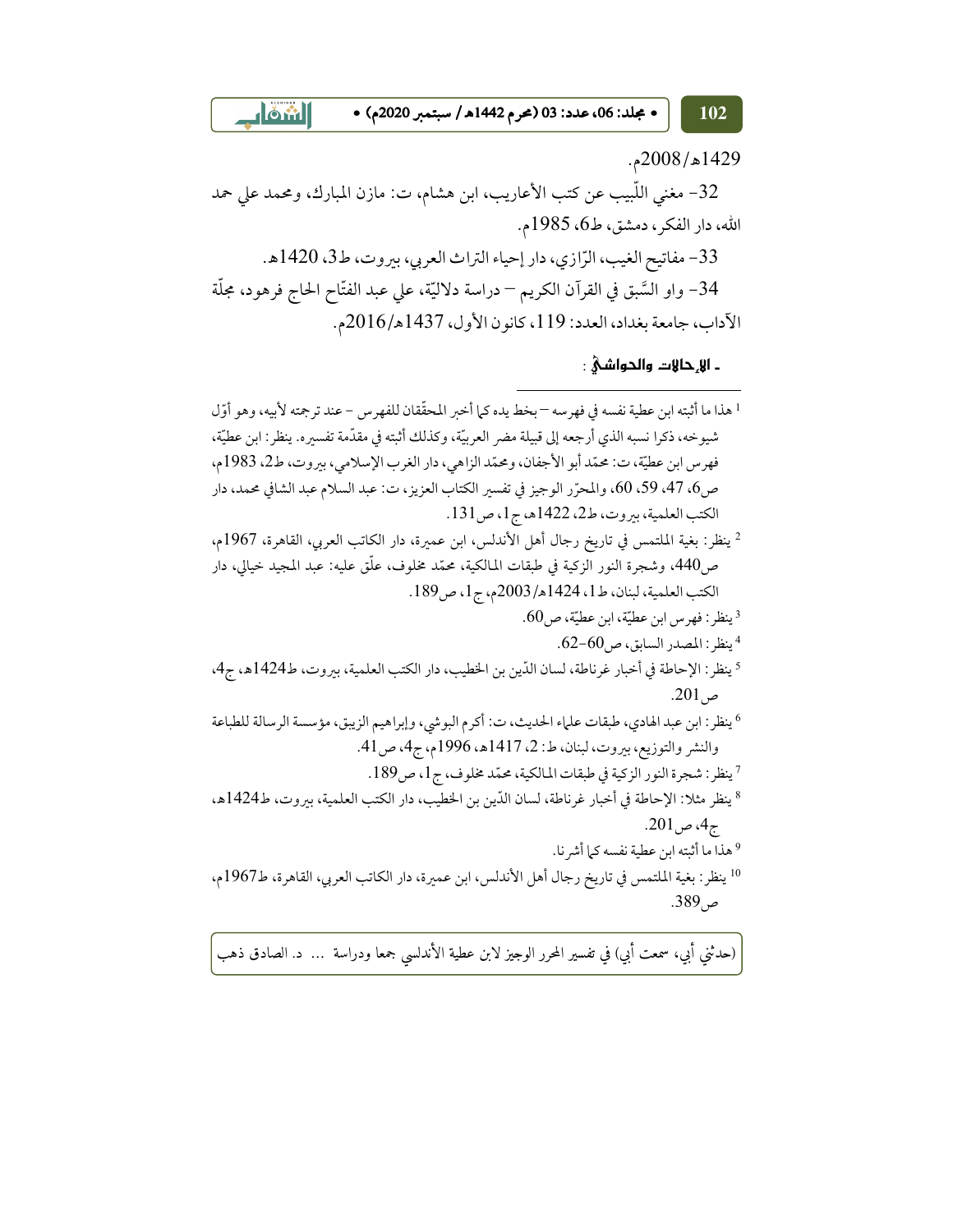<sup>11</sup> ينظر: فهرس ابن عطيّة، ابن عطيّة، ص13. 12 ينظر: المرقبة العليا فيمن يستحق القضاء والفتيا، النباهي، ت: لجنة إحياء التراث العربي، دار الآفاق الجديدة، بيروت، لبنان، ط5، 1403هـ/1983م، ص109. <sup>13</sup> ينظر: معجم أصحاب القاضي أبي على الصدفي، ابن الأبار، مكتبة الثقافة الدينية، مصر، 1420هـ/ 2000م، ص265، و الدِّيباج المذهَّب في معرفة أعيان علماء المذهب، ابن فرحون، ت: محمد الأحمدي أبو النور، دار التراث للطبع والنشر، القاهرة، ج2، ص57. 14 ينظر: الإحاطة في أخبار غرناطة، لسان الدّين بن الخطيب، ج3، ص412. 15 ينظر مثلا: معجم أصحاب القاضي أبي على الصدفي، ابن الأبار، ص265. 16 ينظر: كشف الظّنون عن أسامي الكتب والفنون، ملا كاتب جلبي، مكتبة المثني، بغداد، 1941م، ج2. ص1613. <sup>17</sup> وهي ثلاث روايات، منها روايتين بصيغة: (قال أبي)، والثالثة بصيغة: (قال لنا أبي)، وهذه الأخيرة تكرار لمسألة أرجى آية في القرآن؛ حيث وردت الأولى في سورة النور، وهذه في سورة الأحزاب، لكن الثانية فيها تفصيل أكثر لما جاء في رواية سورة النور، والتي سوف نتكلَّم عليها في الرِّواية المذكورة. <sup>18</sup> يُلحق بهما (قال أبي)، ينظر: المحرّر الوجيز في تفسير الكتاب العزيز، ابن عطيّة، ج3، ص385، 529، وج4، ص8، و(قال لنا أي)، ج4، ص389. <sup>19</sup> ينظر: تيسير مصطلح الحديث، محمود الطَّحّان، مكتبة المعارف للنشر والتوزيع، ط10، 1425هـ/ 2004م، ص196-197. <sup>20</sup> عرّفها الخالدي بقوله: "هي واو عطف تدخل على المعدود الثّامن لتعطفه على ما سبقه، ويكون مغايرا لبعض المذكورين قبله في بعض الصفات"، ينظر : لطائف قرآنية، عبد الفتاح الخالدي، دار القلم للطباعة والنشر والتوزيع، ط1، 1416هـ/1996م، ص40. 21 ينظر: المحرّر الوجيز في تفسير الكتاب العزيز، ابن عطيّة، ج3، ص89-90. <sup>22</sup> من أبرزهم: ابن خالويه، والحريري، والثَّعْلبي، ومن المتأخَّرين عبد الفتاح الخالدي، ينظر: مغنى اللبيب عن كتب الأعاريب، ابن هشام، ت: مازن المبارك، ومحمد على حمد الله، دار الفكر، دمشق، ط6، 1985م، ص474، ودرّة الغوّاص في أوهام الخواص، الحريري، ت: عرفات مطرجي، مؤسسة الكتب الثقافية، بيروت، ط1، 1418هـ/1998م، ص31، ولطائف قرآنية، عبد الفتاح الخالدي، ص40. <sup>23</sup> منهم: أبو عليّ الفارسى، وابن هشام، والمرادي، والزّخشري، ومن المتأخرين الشعراوي، ينظر: الجنى الداني في حروف المعاني، المرادي، ت: فخر الدين قباوة، ومحمد نديم فاضل، دار الكتب العلمية، بيروت، لبنان، ط1، 1413هـ/ 1992م، ص168، ومغنى اللبيب عن كتب الأعاريب، ابن هشام، ص474، والكشاف عن حقائق غوامض التنزيل، الزَّمخشري، دار الكتاب العربي، بيروت، ط3،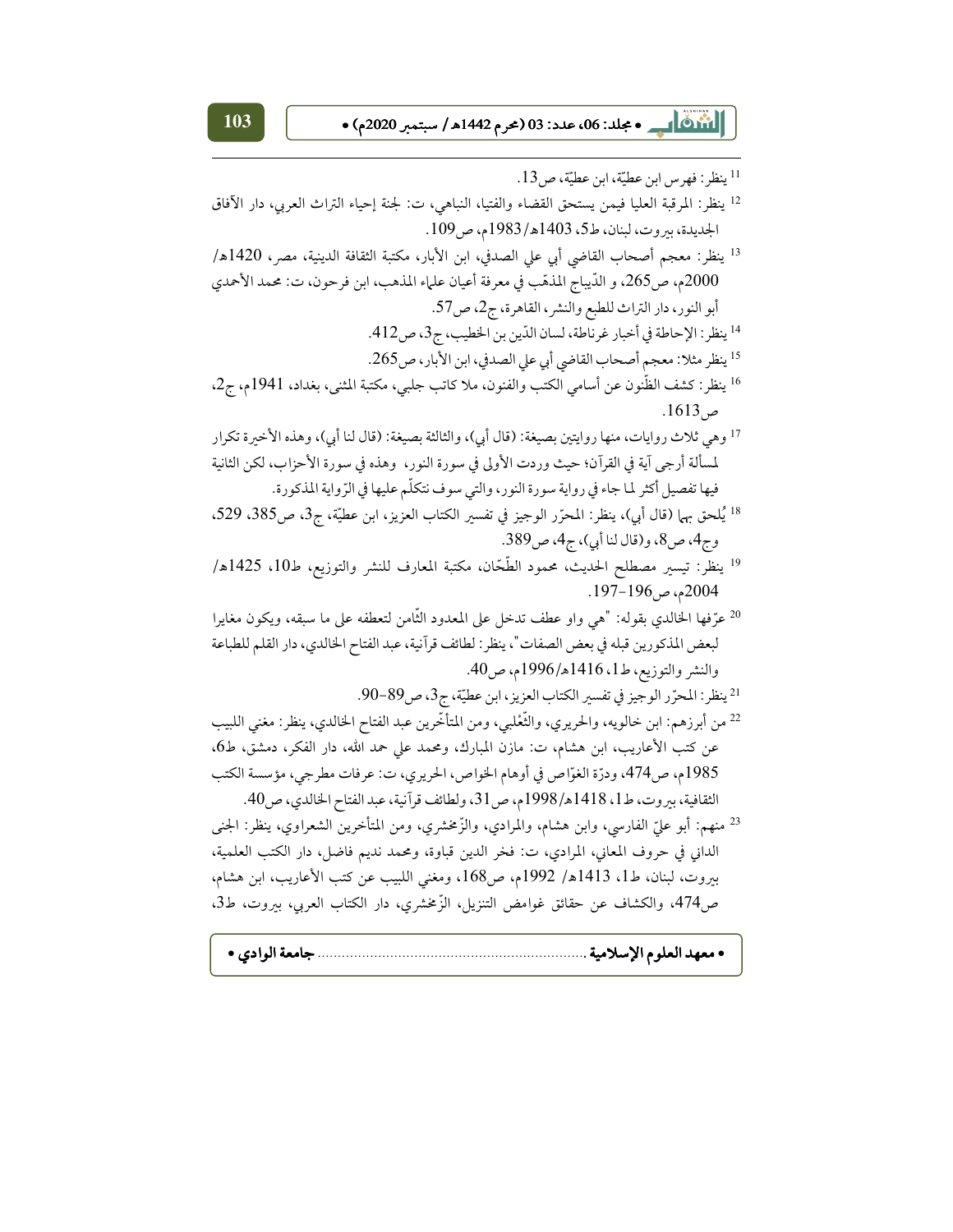• مجلد: 06، عدد: 03 (محرم 1442هـ/ سبتمبر 2020م) •

 $\lfloor \frac{\delta}{2} \rfloor$ 

1407هـ، ج2، ص713، وتفسير الشعراوي (الخواطر)، الشّعراوي، مطابع أخبار اليوم، ج19، .11725 <sup>24</sup> ينظر: مغني اللبيب عن كتب الأعاريب، ابن هشام، ص477. <sup>25</sup> وهو قول مستحدث وغير مشهور، ينظر: واو السَّبق في القرآن الكريم <sup>—</sup> دراسة دلاليَّة، على عبد الفتّاح الحاج فرهود، مجلَّة الآداب، جامعة بغداد، العدد: 119، كانون الأول، 1437هـ/2016م، ص63. <sup>26</sup> إذا اعتبرناها كذلك يمكن الجمع بين الأقوال، على أنَّ واو الثمانية مجرّد اسما لعلّه يكون من لطائف ونكت القرآن الكريم، فيمكن أن نجد غيرها مثلا: واو التسعة، أو أي حرف آخر يرتبط برقم من الأرقام. 27 ينظر : تفسير ابن عطية، ج3، ص89. <sup>28</sup> ينظر : الجنبي الداني في حروف المعاني، المرادي، ص168. <sup>29</sup> ينظر : المحرِّر الوجيز ، ابن عطية، ج3، ص89. <sup>30</sup> ينظر: التفسير الكبير، الرّازي، دار إحياء التراث العربي، بيروت، ط3، 1420هـ، ج16، ص155. <sup>31</sup> ينظر: المحرّر الوجيز، ابن عطيّة، ج3، ص385. <sup>32</sup> حيث قال ابن عباس رضي الله عنهم|: "يعني بالعلامات: معالم الطرق بالنهار، وبالنجم هم يهتدون بالليل". <sup>33</sup> قال مجاهد: منها ما يكون علامة، ومنها ما يهتدي به. وقال قتادة: "والعلامات: النجوم...". <sup>34</sup>ينظر الأقوال الثلاثة: جامع البيان في تأويل القرآن، الطبري، ت: أحمد محمد شاكر، مؤسسة الرسالة، ط1، 1420هـ/2000م، ج17، ص185-186. 35 ينظر: الجواهر الحسان في تفسير القرآن، الثعالبي، ت: محمد على معوض وعادل أحمد عبد الموجود، دار إحياء التراث العربي، بيروت، ط1، 1418هه، ج3، ص414. 36 ينظر: جامع البيان، الطبري، ج17، ص186. 37 ينظر: البحر المحيط في التفسير، أبو حيان، ت: صدقى محمد جميل، دار الفكر، بيروت، 1420هـ، ج6، ص 515. <sup>38</sup> ذكره السيوطي بهذا الاسم، ويقصد به الآيات الملقّبات، أي ذوات الألقاب، كأعظم آية، أو أشد آية… ينظر: الإتقان في علوم القرآن، السيوطي، ت: محمد أبو الفضل إبراهيم، الهيئة المصرية العامة للكتاب، 1394هه/1974م، ج4، ص148. <sup>39</sup> ينظر: المحرّر الوجيز، ابن عطيّة، ج4، ص173. 40 ينظر مثلا: لسان العرب، ابن منظور، دار صادر، بيروت، ط3، 1414ه، فصل الرّاء المهملة، ج14، ص905. 41 ينظر : تكملة المعاجم العربية، رينهارت بيتر آن دُوزِي، نقله إلى العربية وعلق عليه: محمَّد سَليم النعَيمي،

(حدثني أبي، سمعت أبي) في تفسير المحرر الوجيز لابن عطية الأندلسي جمعا ودراسة … د. الصادق ذهب